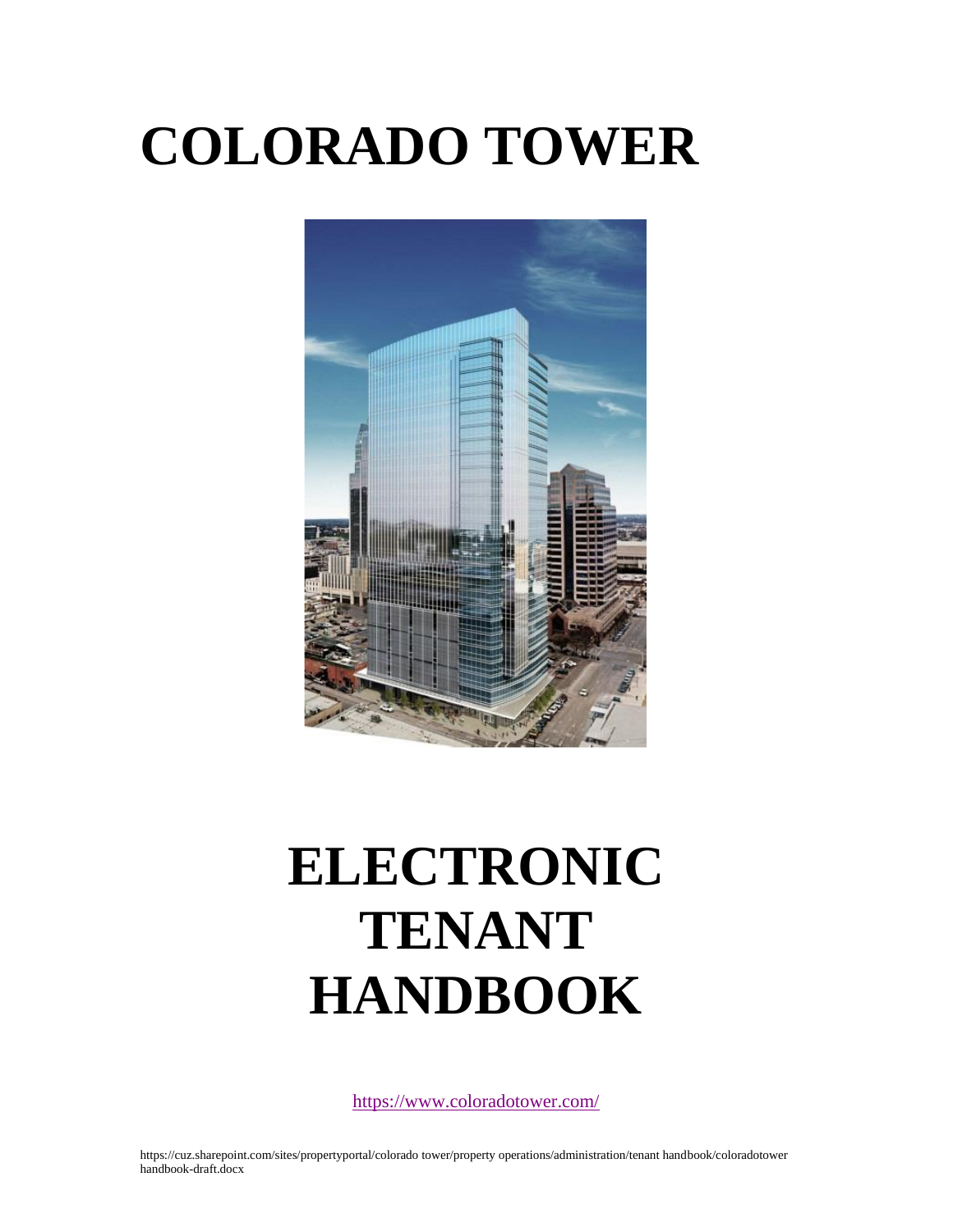Below is an easy to use Table of Contents that acts as a site map, outlining the chapters and sections of the current handbook. Subsequent pages provide the detailed text for each section outlined in the Table of Contents.

Please review the Reverse Master Content Document thoroughly making any changes directly on the document. Please make any content changes directly on this document. We have activated the "track changes" feature on the attached documents so as soon as you begin to edit all changes will be clearly marked.

Upon completion of review please return the Master Content Document and we will have your site updated to reflect the changes requested.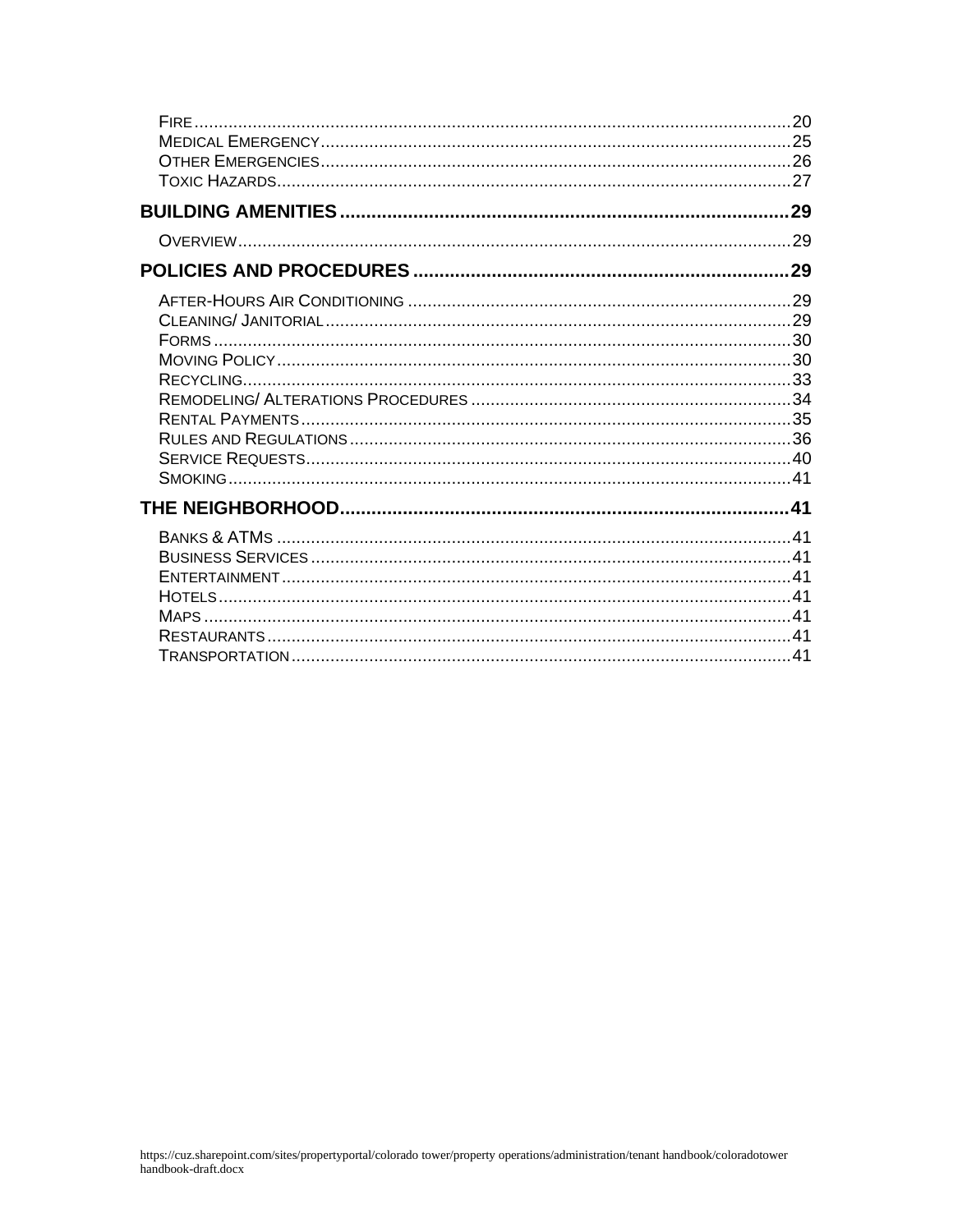# **Introduction**

## **Welcome**

The information presented in this Electronic Tenant® Handbook is meant to provide you with a better understanding of Colorado Tower and to facilitate your company's operations. There is a great deal of information contained within this handbook; take the time to familiarize yourself with it and we are confident you will find it a valuable resource for you and your company. Please note that Property Management is available to help in any way possible. Your first call for any problem or question can always be directed to the Management Office, and we will assist you from there.

Every attempt has been made to provide current and accurate information in this handbook, but it is possible that some items will change over time. Property Management will promptly notify you of any such changes. Please feel free to contact us with any questions you may have. We are here to serve you.

## **About Cousins Properties**

Cousins Properties Incorporated is a leading diversified real estate company with extensive experience in development, acquisition, financing, management and leasing. Based in Atlanta, the Company actively invests in office and retail projects. Since its founding in 1958, Cousins has developed more than 20 million square feet of office space and 20 million square feet of retail space.

Cousins has built and maintained an industry-wide reputation for innovative and sustainable developments, premium management services and top quality leadership. The Company creates and maintains value in real estate assets for the benefit of shareholders, partners and clients. Cousins Properties is a fully integrated equity real estate investment trust (REIT) and trades on the New York Stock Exchange under the symbol CUZ.

## **About Colorado Tower**

Colorado Tower is downtown Austin's first Class A Hi-rise Office Building built in the last ten years. Cousins commenced development of Colorado Tower in 2012 and immediately elected to build the property to Level 2 Austin Energy Green Building standards. Colorado Tower is a 30-level, 373,343 square foot office building that sits atop a pedestal garage structure. The Tower opened in December, 2014 and was developed by Cousins Properties in conjunction with Duda Paine Architects. Colorado Tower is now the gateway to business in Austin's historic Warehouse District and offers direct access to some of Austin's finest dining, entertainment, theatrical & residential establishments.

As a proud participant in the Austin Energy Green Building Program, Colorado Tower promotes sustainable building concepts. It was designed & built in a manner that reduced the impact of construction on the environment and utilized materials sourced locally. Additionally, the building will be highly energy efficient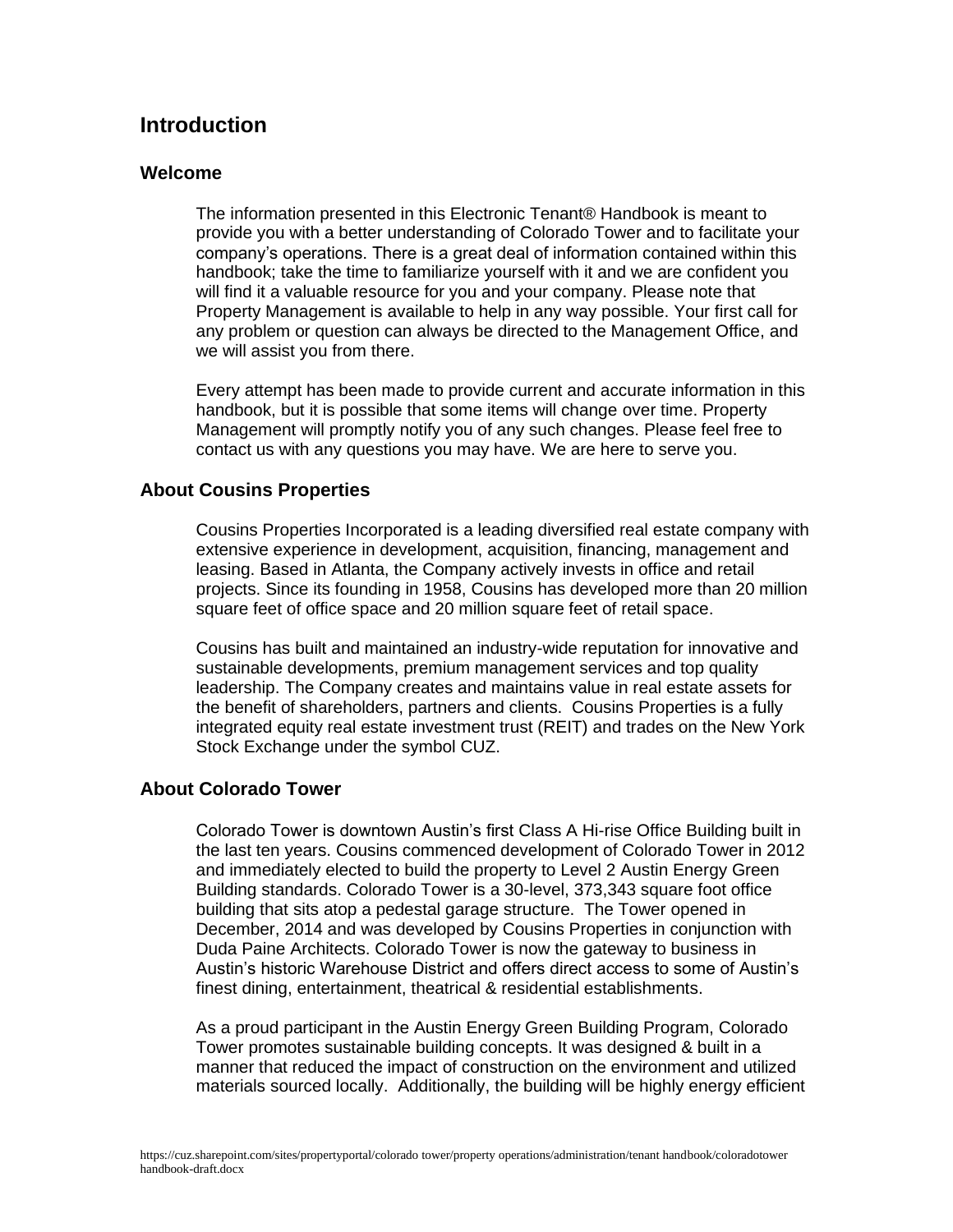while it provides a high quality workspace for the individual. Colorado Tower is truly Austin's gem of the Central Business District.

## **Building Management Team**

The staff at Colorado Tower is dedicated to making your work environment as safe and pleasant as possible.

The following personnel are available to address your needs:

| Sr. Property Manager            |
|---------------------------------|
|                                 |
| Lori Doyle                      |
| Phone: 512.248.4000             |
| Idoyle@cousins.com              |
| <b>Property Manager</b>         |
| Amy Newsom                      |
| Phone: 512,248,4000             |
| anewsom@cousins.com             |
| <b>Administrative Assistant</b> |
| Alison Goss                     |
| Phone: 512.248.4000             |
| agoss@cousins.com               |
| Chief of Engineering            |
| <b>Bob Burke</b>                |
| Phone: 512.248-4000             |
| bburke@cousins.com              |
| Engineer I                      |
| Bryan Chamberlain               |
| Phone: 512.248.4000             |
| bchamberlain@cousins.com        |
| Engineer II                     |
| Aaron Luther                    |
| Phone: 512.248.4000             |
| aluther@cousins.com             |
|                                 |

## **Important Phone Numbers**

| <b>Property Management</b><br>Office | 512.248.4000 |
|--------------------------------------|--------------|
| <b>Building Security</b>             | 512.420.5820 |

## **Operating Instructions**

You move through The Electronic Tenant® Handbook just as you would a traditional Internet site. It's as simple as pointing and clicking. The main page features a Table of Contents that provides links to each Chapter. Upon entering a Chapter, you will find links to the specific information provided in that chapter's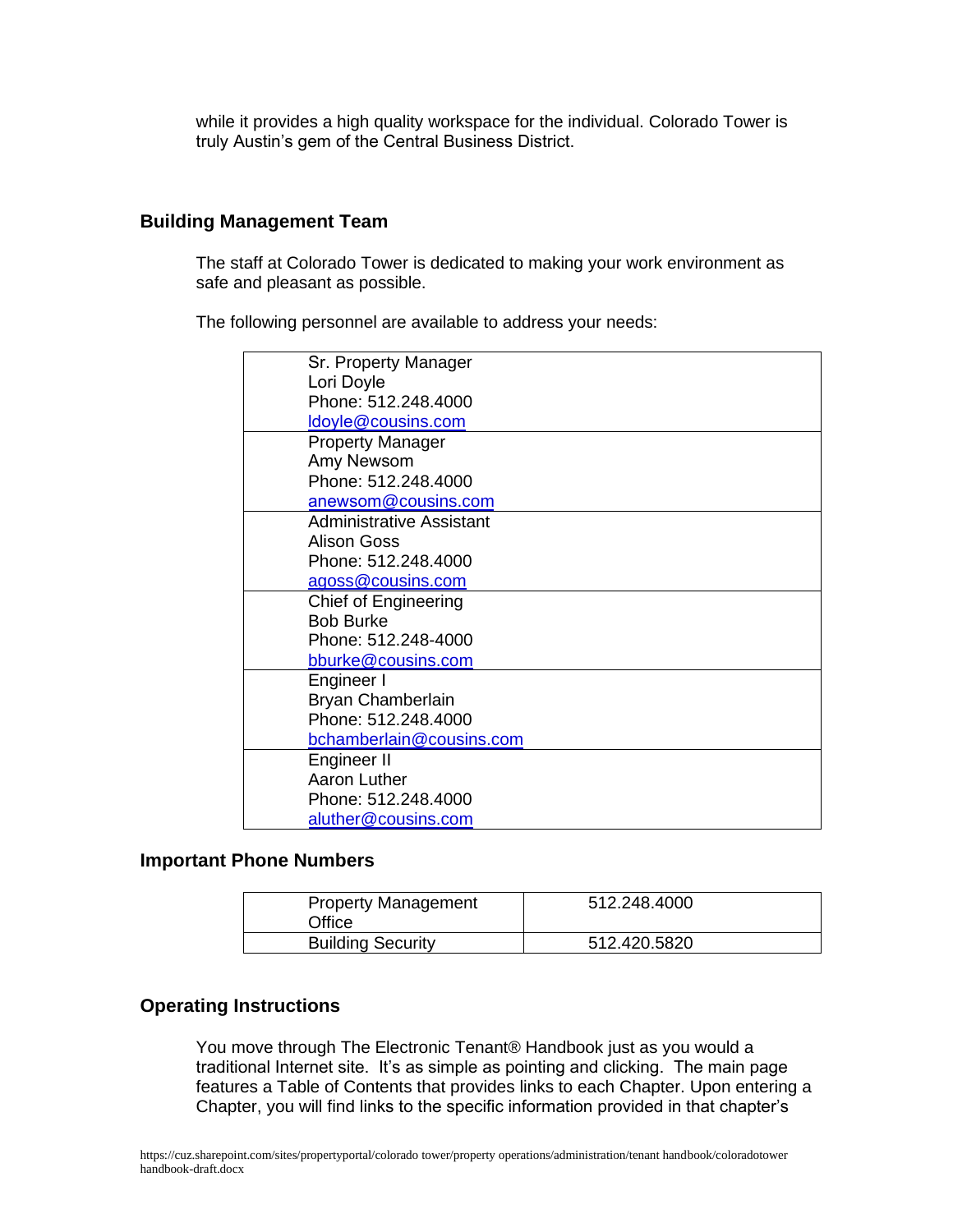Sub-Sections. You may return to the Table of Contents or Chapter Overview at any time by clicking the clearly labeled link on every page.

Special Features

This Electronic Tenant® Handbook has special features, such as a Form Section and Search engine. In order to take advantage of these useful features, you must have Adobe Acrobat Reader installed on your computer. This software is free and easy to use, and can be obtained by clicking here.

#### **Updates**

The Electronic Tenant® Handbook is updated on a regular basis, so please be sure to periodically check for updates and new information.

If you are having trouble accessing the Electronic Tenant® Handbook or need assistance, please e-mail or call the Management Office

## **Printable PDF**

Use the link below to download a PDF version of Colorado Tower's Electronic Tenant® Portal. The PDF version of the portal contains only the core content of the web based portal you are currently using. Certain features designed especially for the world wide web may not be available in the PDF version.

The PDF version of Colorado Tower's Electronic Tenant® Portal requires Adobe Acrobat Reader software, version 5.0 or higher. If not pre-installed on your computer, you can download the free software from Adobe. [Click here to](http://www.adobe.com/products/acrobat/readstep2.html)  [download the free Acrobat Reader software.](http://www.adobe.com/products/acrobat/readstep2.html)

Download Colorado Tower [Electronic Tenant® Portal PDF](http://dimensionalplace.com/Dimensional%20Place%20Electronic%20Tenant%20Handbooks%20v1.pdf)

\*\*Please consider the environment before printing this document.

# **Building Procedures**

## **Building Management**

Colorado Tower is located at 303 Colorado Street, Austin, Texas 78701. The Property Management Office is located in Suite 2600. The office hours are 8:00 a.m. - 5:00 p.m., Monday through Friday.

The telephone number for the Property Management Office is 512.248.4000. For an after-hours emergency, please contact Security at 512.420.5820

The mailing address for the Property Management Office is:

Cousins Properties Inc.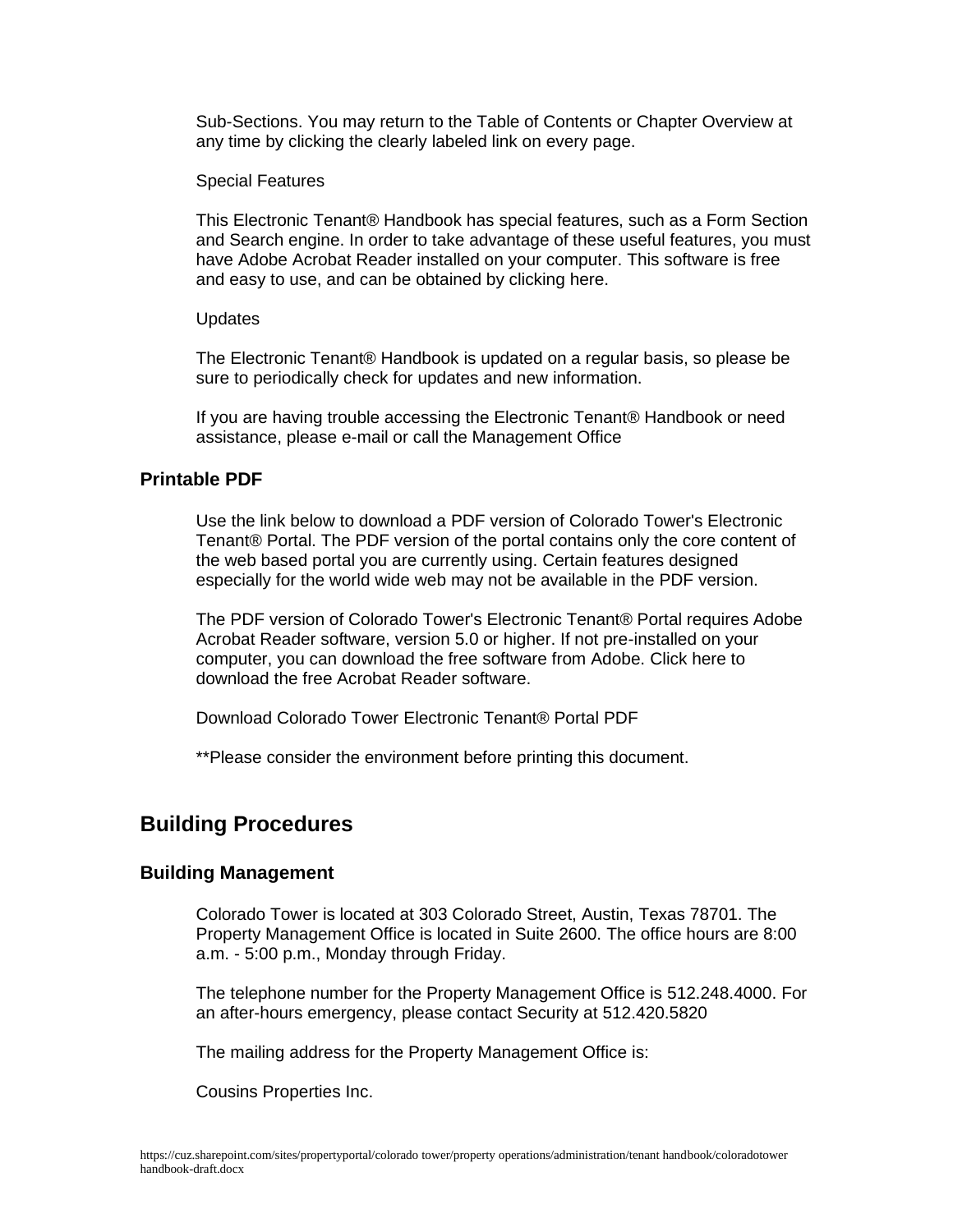303 Colorado Street, Suite 2600 Austin, TX 78701

## **Building Events**

Colorado Tower will host several events for tenant participation, including tenant appreciation events, blood drives, flu shot clinics, toy and food drives, fire warden emergency procedures meetings and fire drills. Information regarding these events will be posted on this website throughout the year.

## **Disabled Access**

Should an individual need assistance or directions to a disabled parking space, please contact Security or the Property Management Office at 512.248.4000.

## **Elevators**

Colorado Tower is equipped with a total of eleven (11) state of the art passenger elevators and one (1) service elevator designed to assure timely response and service.

Passenger Elevators

Three (3) ThyssenKrupp passenger elevators serve the parking garage. You may take a garage elevator either to the Main Building Lobby or the Amenities Level 15 and transfer to either the low rise or the hi-rise elevator bank to reach your destination.

Four (4) ThyssenKrupp passenger elevators serve the low-rise portion of the Tower, Levels 15-22. Four ThyssenKrupp passenger elevators serve the hi-rise portion of the Tower, Levels 23-30.

Service Elevator

One (1) ThyssenKrupp service elevator: Doors – 4' wide, 8' 10.5" high Cab – 5'8" wide, 8'5" deep, x 10' high Weight Capacity – 5,000 lbs, 500 fpm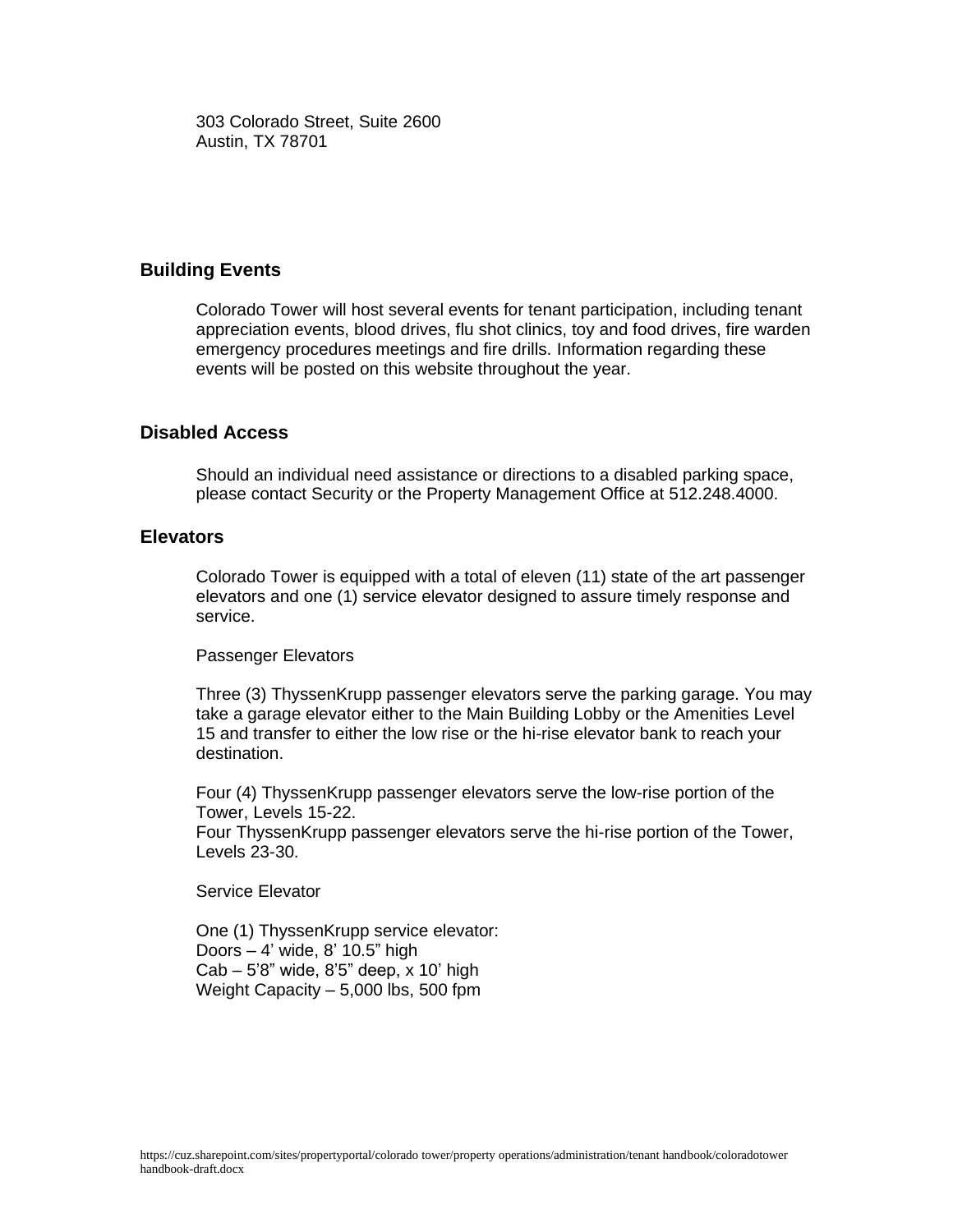## **Energy Efficiency Measures**

To reduce the electric bills and your operating expenses, you and your employees may personally assist by monitoring any unnecessary equipment usage. Actions such as ensuring that lights are turned off when leaving for the day and in offices/areas that are not in use; turning off coffee pots, turning off computers, monitors & copiers. Maintaining window blinds in a lowered position, with slats tilted against the sun at 45 degrees from horizontal may seem insignificant, however, when you consider the total office space within Colorado Tower, implementing these simple daily tasks can result in a significant reduction in electrical consumption. Not only does your company benefit from these energy conservation measures, it helps the overall energy and environmental condition of our community.

You too can make a difference!

### **Hours of Operations**

Colorado Tower is accessible 24 hours a day, seven days a week for building tenants. These hours relate to building access only and not to other services, such as air conditioning and maintenance. Generally, air conditioning operates between 7:00 a.m. - 7:00 p.m. Monday through Friday. Should you require extended air conditioning hours, please contact the property management office to obtain access to the on-line HVAC program.

Entrances – Building and Parking

Colorado Tower is served by one project entrance on Colorado Street. A multilevel parking garage serves the building and is also accessed on Colorado Street.

#### After Hours Access

Located next to the main entrance of the building is a proximity card access reader. Access cards should be utilized after building standard hours as well as all day on weekends and holidays to gain entry to the building.

Each tenant should insure that their employees who are permitted after-hours access have an access card. If guests, clients or delivery personnel arrive at the building (after-hours) without an access card or without prior written notification to Security (from the designated Tenant Contact), Security will contact the designated tenant representative to notify them of the person's arrival. Each tenant is responsible for greeting the person and taking them up to their suite. Security is not permitted to grant access to the building or to tenant suites.

Should you have a vendor or contractor who will need access to the building after hours, please contact the property management office at least one day in advance to make the necessary arrangements.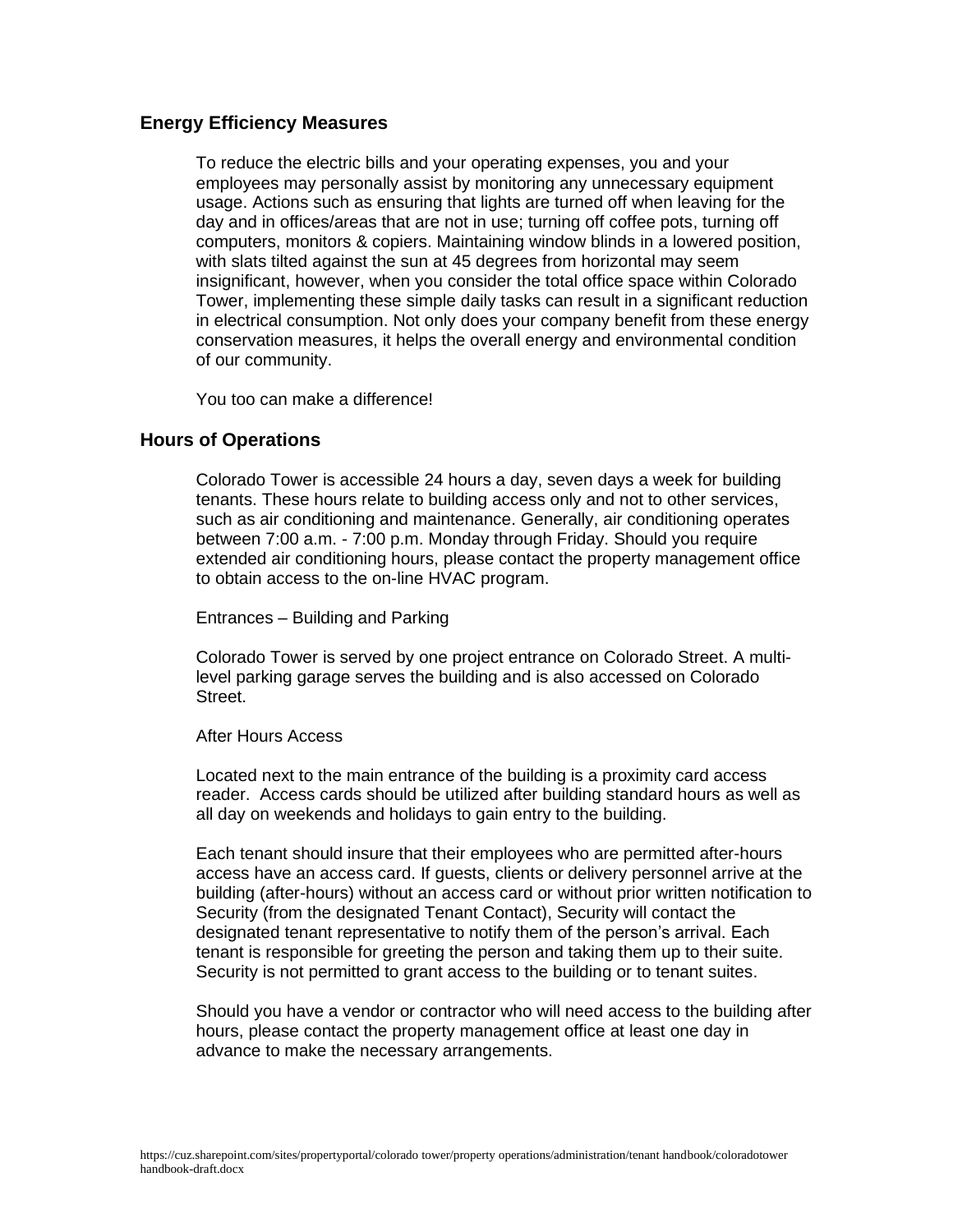## **Loading Dock/ Deliveries**

All deliveries are required to utilize the Loading Dock and Service Elevator. Deliveries are never permitted through the Main Lobby or by utilizing passenger elevators. This includes all FedEx, UPS, US Mail deliveries, office supply companies and any other delivery services being used.

The Loading Dock is equipped with two (2) dock-high bay areas that can accommodate vehicles up to 30' in length. The dock ceiling height is approximately 25'. Standard 48' or 53" semi-trucks will be able to pull into the alley adjacent to the loading dock subject to City of Austin regulations. Please notify your delivery companies of these specifications and note that they are responsible for determining the appropriate size truck to make deliveries to the building and/or the City of Austin regulations concerning the alley.

Delivery vehicles are limited to thirty (30) minutes at the Loading Dock. Larger deliveries that take longer than thirty (30) minutes must be scheduled to occur after business hours or on weekends. You may make these reservations via the property portal which can be accessed on-line at www.color[adotower.com.](http://www.coloadotower.com/)

A Dock Master will be stationed at the loading dock to assist delivery personnel with access to the service elevator during business hours. For after-hours deliveries please make reservations via the property portal which can be accessed on-line at [www.coloradotower.com.](http://www.coloradotower.com/)

For liability reasons, Security is never permitted to accept or sign for packages or deliveries.

#### **Mail & Overnight Delivery Services**

U.S. mail is distributed by a postal employee to the Mail Room located off the Main Lobby. Mail delivery and pick-up times vary, so please check the posted schedule for exact times.

For more information about the mail service, contact the U.S. Postmaster at (800) 274-8777.

Colorado Tower is served by the main post office at the following address:

United States Post Office 4516 Burleson Road Austin, TX 78744-9998 Phone: 512 444.1083

There is a Post Office Service Counter located on Congress Avenue between 8<sup>th</sup> & 9th Streets:

823 Congress Avenue, Suite 150 Austin, Texas 78701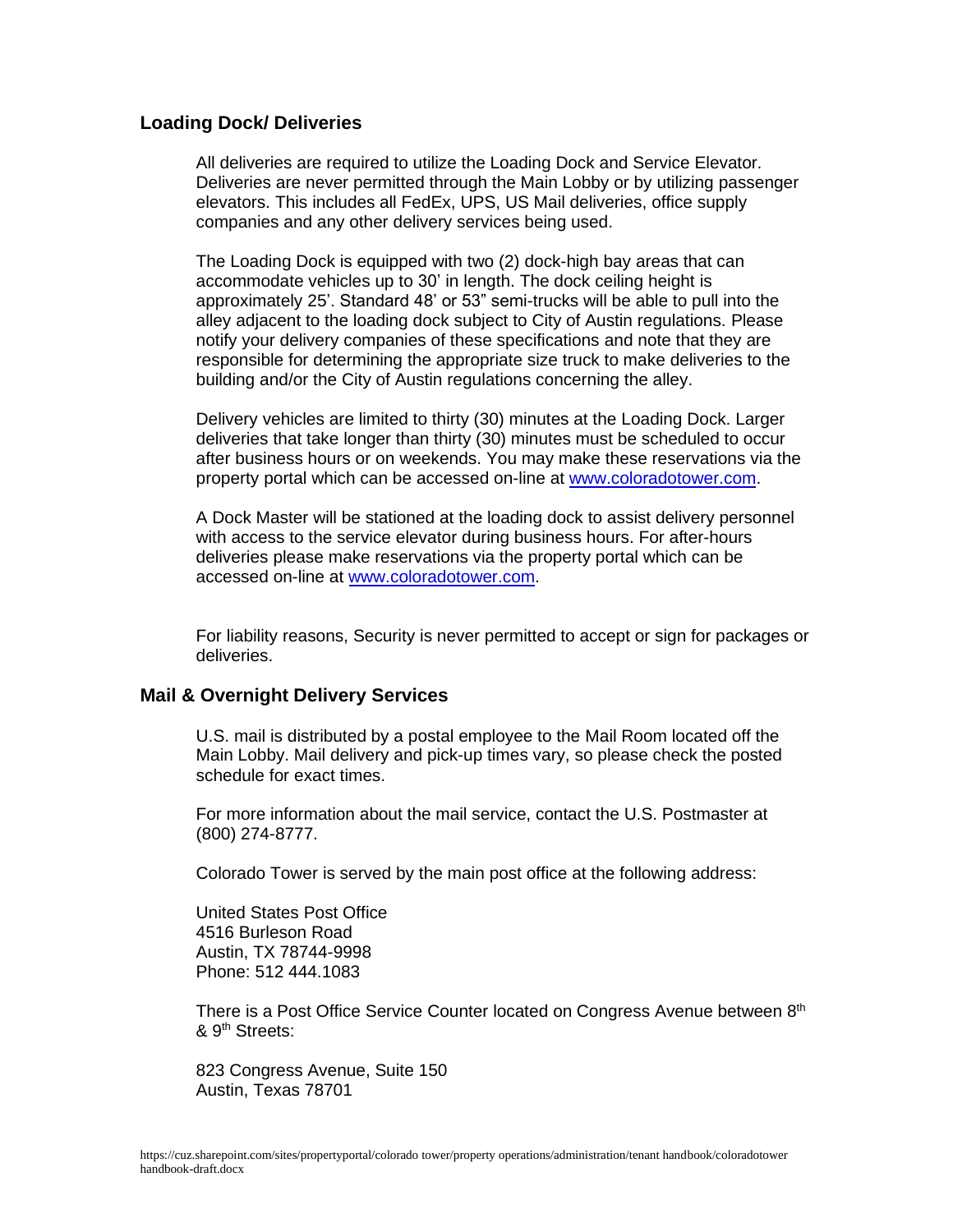Drop boxes for FedEx, UPS and LSO are located in the Mail Room adjacent to the Main Lobby. The pick-up time is 6:00 p.m.

# **Building Security**

#### **Overview**

Colorado Tower provides its customers and visitors with onsite security personnel. There is a security console located in the Main Lobby of the building and there is a Dock Master's office located adjacent to the loading dock. Security officers are onsite to assist with Customer's needs and to observe and report building conditions.

A security officer is available to escort tenants to their vehicles in the parking garage. We encourage all Customers to utilize this service, especially in the evenings and on weekends. Should you need assistance from security at any time, please call Security at 512.420.5820

As an added security precaution, we ask that you notify us of any employee terminations. We can then make certain the officers are aware of any potential problems that may be associated with a termination situation. It also allows us to update and keep your employee list current. If you use an access card system, it is important to retrieve the card from the employee and delete the card from the system.

## **Access Cards**

Building access cards are distributed upon occupancy as requested by the designated Customer contact. Building access card readers are located at the front lobby entrance and in the parking garage elevators. Access cards should be utilized after building standard hours, on weekends and on all holidays to gain entry to the building. Since each building access card is directly linked to one individual, cards should not be passed to fellow employees.

Should a card become lost or stolen, employees should contact their designated tenant contact person so that a request can be submitted to property management to de-activate the card. These requests will be placed through the on-line portal for the building.

Replacement cards for those which are lost or damaged are available through the Property Management Office for a nominal fee.

For changes to existing access cards or to request more access cards please submit your request in writing via the work order tab on the property portal which can be found at [www.coloradotower.com](http://www.coloradotower.com/) . Please allow 2 business days for all access card requests.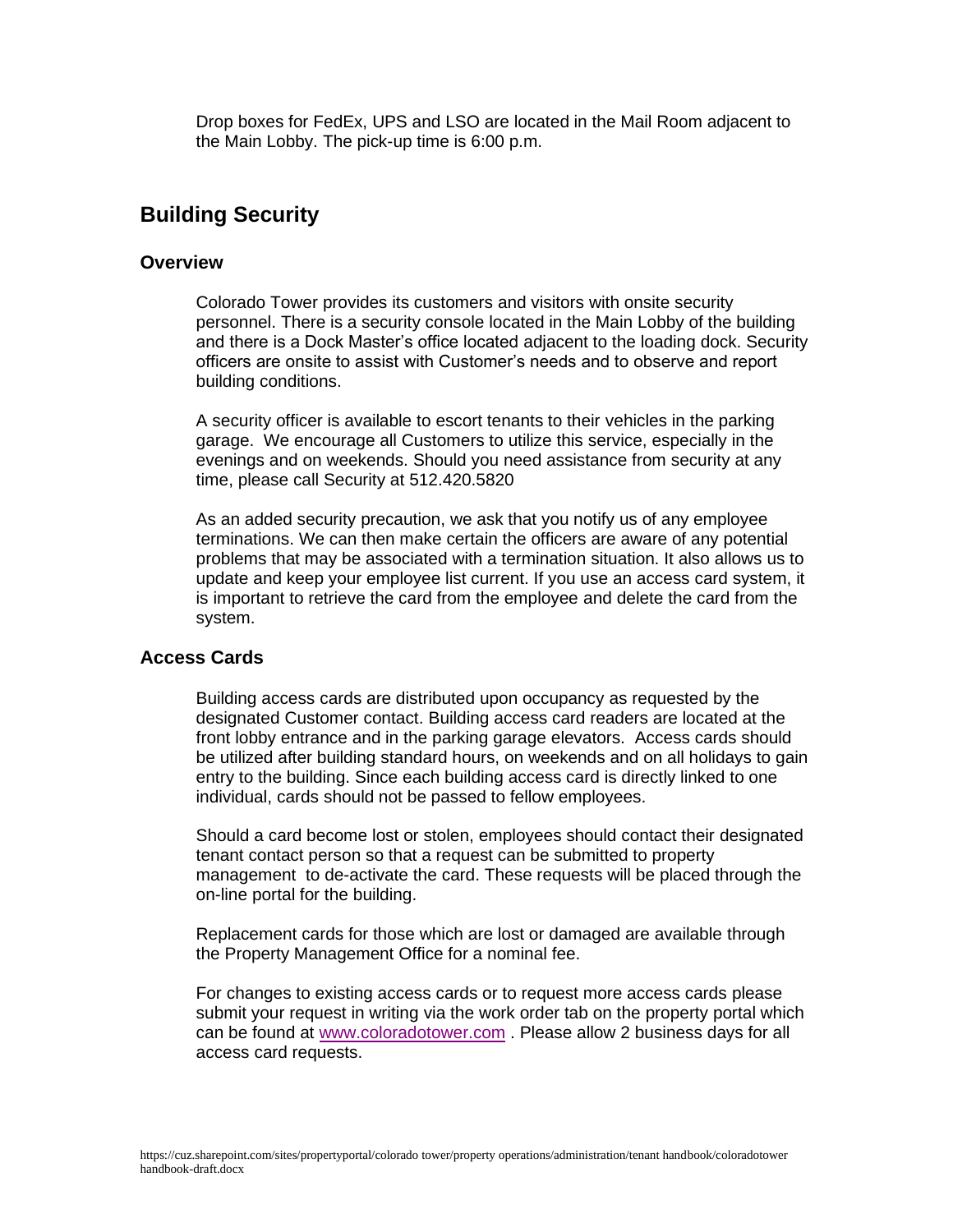## **Key and Locks**

Keys are given to a designated tenant representative in advance of your move. Key and lock work is available upon request and must be coordinated through the Property Management Office. Customers may not re-key their spaces without coordinating with the Property Management Office. Please place you request through the on-line portal. Management will obtain a price estimate for your approval; upon receiving the approval, the work will be scheduled for you. Duplicate keys are available through the Property Management Office for a minimal charge. Please allow Please allow 2 business days for all keying requests.

## **Security Tips**

Property Management has implemented many procedures in an effort to prevent the theft of Customer's property, however; Customers, employees, visitors, and contractors are wholly responsible for the security of their items. By following a few simple guidelines, the incidents of thefts or intruders can be greatly reduced or eliminated.

- 1. Never leave a suite door unlocked while the reception area is unattended, even if it is momentary.
- 2. Rear doors or secondary entrances should be kept locked at all times. Doors should never be propped open.
- 3. When using your access card, make sure that only you enter on your card. Do not let someone else enter or "piggyback" on your card.
- 4. Hang coats and wraps away from the entrance to the office to reduce the possibility of these items being easily stolen while you are busy. Keep valuables out of sight at all times.
- 5. If you are keeping cash in your office, it should be the minimum necessary amount and should be kept in a locked location within your suite.
- 6. Any items of value, such as stamps, checks and cash, should be locked in an office.
- 7. Lock desks when not seated at them.
- 8. Keep purses and gift packages out of sight and locked inside a cabinet or desk at all times.
- **9.** The building prohibits all solicitors and peddlers. While there are many legitimate solicitors, most Tenants do not desire to be bothered. Please call Security immediately to report all solicitors and peddlers, so they may be properly escorted from the building.
- 10. Do not let persons other than your employees and clients into building restrooms.
- 11. Building personnel are always ready to properly identify themselves. All contractors authorized to work in the building are required to sign-in with security and display a visitor badge while working at Colorado Tower. An unrecognizable person, posing as working for the building, should be reported to the Property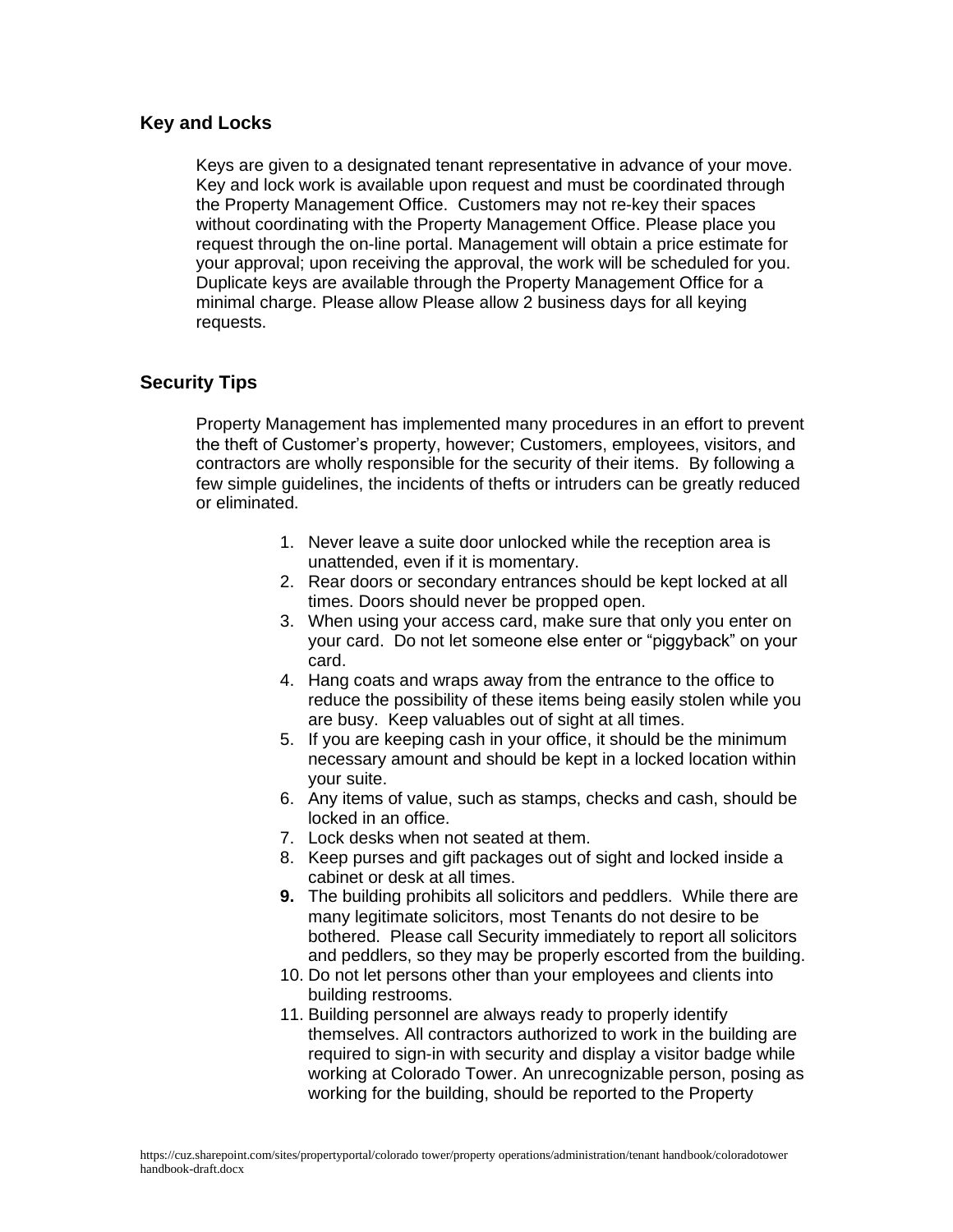Management Office or Security immediately. Every Tenant has the right to ask individuals who enter their suite for proper identification.

- 12. Legitimate messenger service personnel carry proper identification. If a messenger does not produce identification when asked for it, building security should be notified immediately.
- 13. Receptionist should be instructed to keep all visitors in the reception area and to ask the person being visited to come out and greet the visitor. This will reduce the possibility of unauthorized people entering a Tenant space.
- 14. Collect keys and access cards from terminated employees. Call the Property Management Office immediately to deactivate card numbers of all cards you collect from terminated employees or any lost or stolen cards.

## **Solicitation**

Solicitation is not permitted in Colorado Tower. If suspicious persons are seen loitering anywhere in the building or garage, please report them to Security at 512.420.5820 or the Property Management Office at 512.248.4000. A Security Officer will respond immediately.

# **Emergency Procedures**

## **Overview**

#### Purpose

This emergency plan is established as an integral part of the official building's response to emergencies. The contents of this plan are designed as an "operational guide" for the behavior, safety and protection of the tenants and visitors to the building.

#### Scope

As outlined on the following pages, this emergency plan establishes a sequential plan of response for initially recognizing, identifying and reporting the existence of specific emergency situations threatening the building and/or its inhabitants; and then provides for the safety and protection of endangered personnel and/or assets.

When implemented and supplemented with appropriate instructions from the building's Property Manager or representatives, this plan becomes an operational tool for the effective and responsive action when occupants of the building are forced to cope with various emergency situations.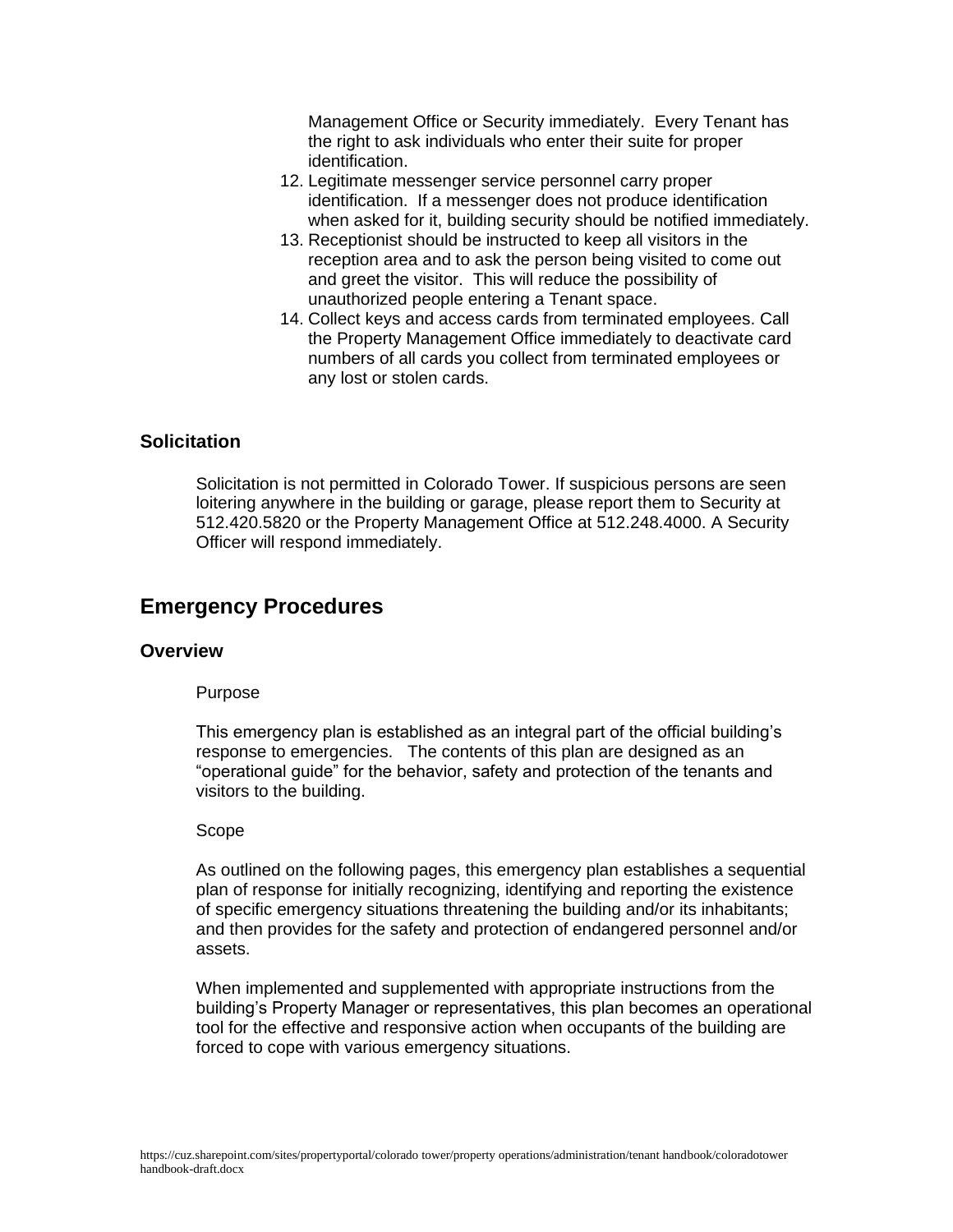General Emergency Guidelines

Listed below are steps that should be followed in almost every type of emergency:

- Remain calm. Panic can cause more damage in many cases than the emergency itself.
- Call 911 immediately to report the emergency. Relay all pertinent information:
	- o Your Name
	- o The type of emergency
	- o The Building Address: 303 Colorado Street
	- $\circ$  The location in the building of the emergency such as Suite 1500

Please note, when calling 911do not give them "Colorado Tower" as the address. This is a vanity address. The 911operator needs the physical address of the building which is 303 Colorado Street.

> • Ask someone else to contact the management office at 512.248.4000 to report the emergency.

Do not become a spectator. Head away from, not toward, the problem area. Avoid getting in the way of emergency personnel.

• Follow the directions of those in charge of the situation.

## **Bomb Threat**

It has been clearly proven that the vast majority of these calls are indeed false alarms, meant only to disturb or disrupt the normal work of a person or company. However, at no time should any call be regarded as just another false alarm. The following guidelines will be useful. When a call is received, there are several things to do.

Standard Operating Procedure

- Keep the caller on the line as long as possible. Ask the caller to repeat the message.
- Obtain as much information from the caller as possible and write it down:
	- o Location of the bomb,
	- o Time of detonation,
	- o Outside appearance or description of the bomb,
	- o Reason for planting the bomb.

Listen for background noises that might help in determining where the call was made.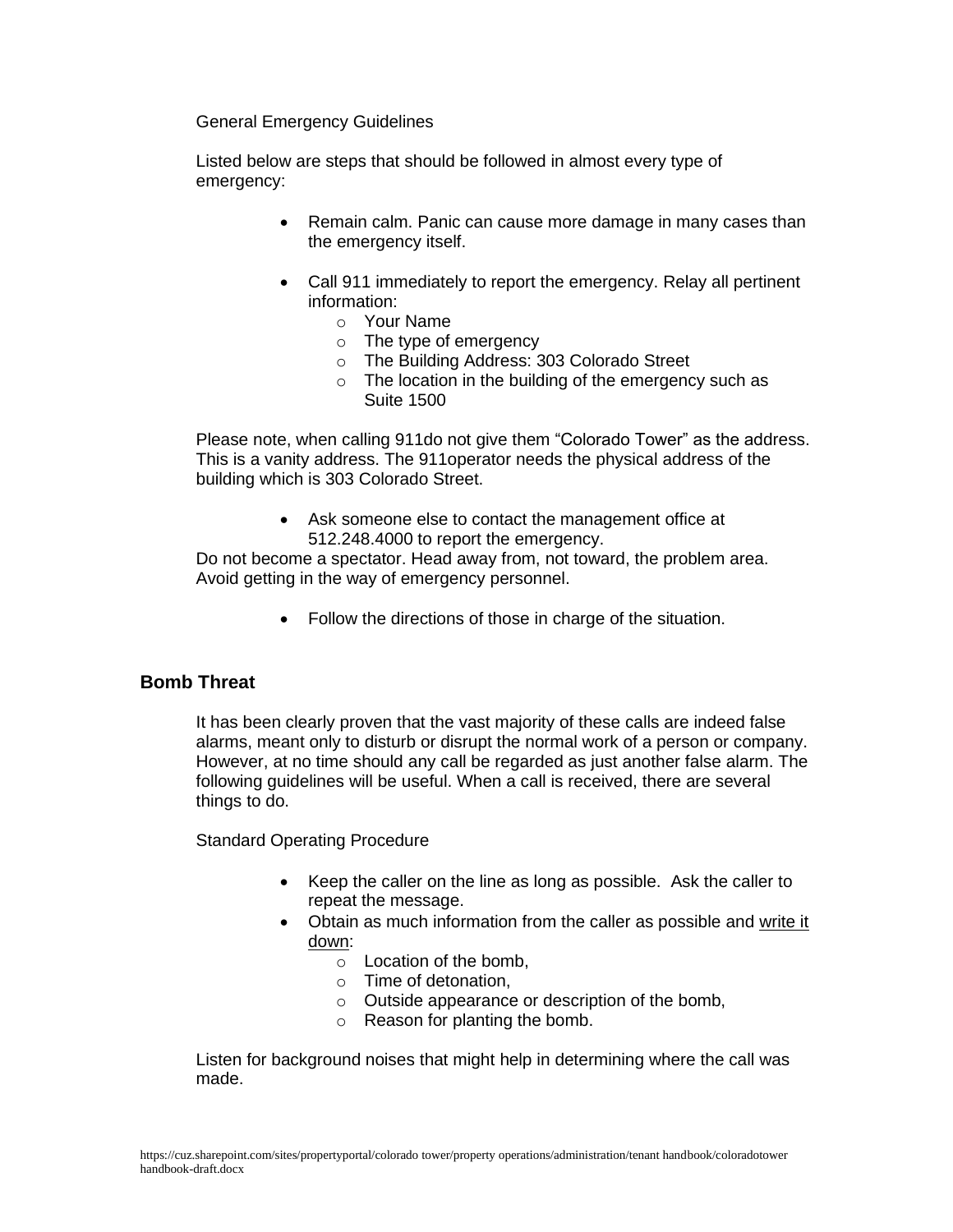At the conclusion of the call, do not hang up. It is essential that you keep this line open so that the police can trace the call.

Use another phone and immediately report the call to 911 and the Property Management Office at 512.248.4000, giving as much of the following information as possible:

- o Your name
- o Your location and phone number
- o Name of the initial recipient of the threat
- o Name of anyone listening in to the threat
- o Name of any employee threatened by the caller
- o Normal work location of any threatened employee
- o TIME the bomb is supposed to explode
- o Exact LOCATION where the bomb is supposed to be
- o OUTSIDE APPEARANCE or DESCRIPTION of the bomb
- o REASON given for the bomb
- o Time
- Notify your supervisor and immediately notify Property Management and Security about the bomb threat call.

Quickly and thoroughly search your company area for suspicious, unusual or foreign items (Suspected Bombs) and report any findings.

- Do not touch, move, jar, disturb or cover any suspicious items that are found.
- Report any findings to 911 and the Property Management Office immediately.
- If evacuation is necessary, the Austin Fire Department or the Property Management Office will notify you regarding the evacuation plan to use.
- IMPORTANT If you determine that your employees and visitors are in imminent danger and you cannot reach the Austin Fire Department and the Property Management Office by telephone in a reasonable length of time, you may determine it prudent to exercise your independent judgment and move or evacuate your personnel without being given a specific route to follow!

IMPORTANT - Identify and give priority to the movement or evacuation of nervous, emotional, ill and/or handicapped personnel. If you evacuate, establish and announce a "rendezvous point" or employee meeting place for safety and control, "roll call", communication and re-entry information.

When evacuation is complete, assemble and account for all of your personnel:

- Total number of employees moved or evacuated
- Total number of visitors moved or evacuated
- Total number of personnel missing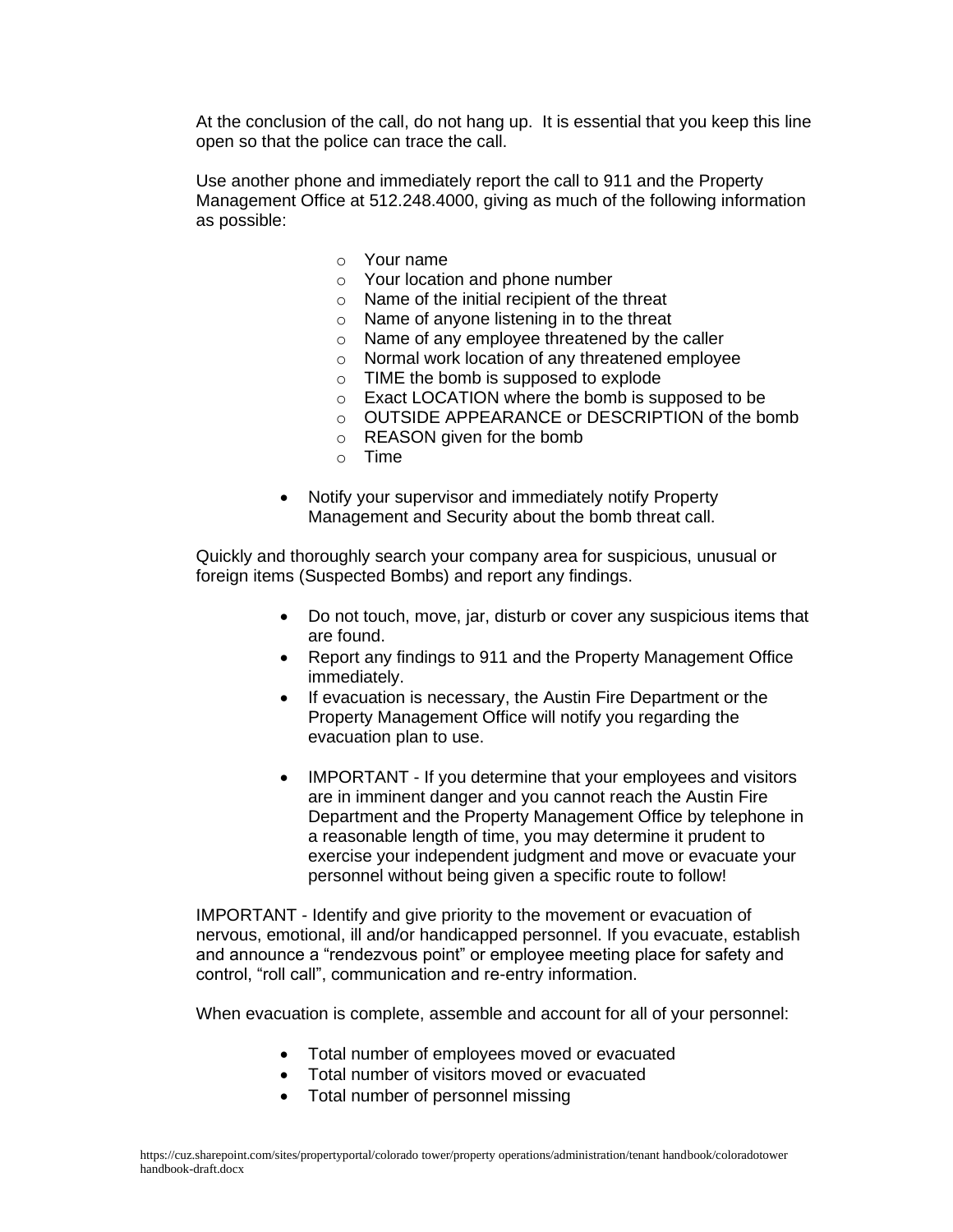• Names of missing persons

For future reference by the Property Management Office, write a brief report covering your actions in response to the emergency, including any special problems or incidents that you encountered, and submit it as soon as possible to the Property Management office.

### Suspected Bomb-Safety Precautions

The safety precautions listed below are designated to acquaint you with the dangers inherent in the search, discovery and handling of suspected objects.

While some of the following safety precautions may seem elementary, do not dismiss them as unimportant, nor take them for granted. Adequate knowledge of these precautionary provisions may save your life, the lives of your fellow employees and the lives of the other customers and visitors who frequent the building daily.

Do not use radio equipment to transmit messages.

- Do not change the lighting conditions.
- Do not smoke.
- Do not accept the contents of any container as bona-fide simply because it was delivered in a routine manner.
- Do not accept container markings and/or appearances as sole evidence of their content, identification and legitimacy.
- Do not touch a suspected bomb
- Do not carry a suspected bomb.
- Do not assume that a suspected bomb is of a specific (high explosive or incendiary) type.
- Do not open a suspicious container or object.
- Do not cut a string, cord or wire on a suspicious container or object.
- Do not cut or remove the wrapper on a suspicious container.
- Do not unscrew the cover of a suspicious container or object.
- Do not move the latch or hook on the cover of a suspicious container or object.
- Do not raise or remove the cover of a suspicious container.
- Do not change the position of a suspicious container or bottle.
- Do not place a suspicious container or object into water.

Identifying and Handling Suspicious Mail/Packages

A suspicious letter or parcel might have some of the following indicators:

- Postmark or name of sender is unusual, unknown, or no further address is given.
- Postage Excessive or Inadequate.
- Balance The letter is lopsided or unusually thick.
- Weight The letter or package seems heavy for its size.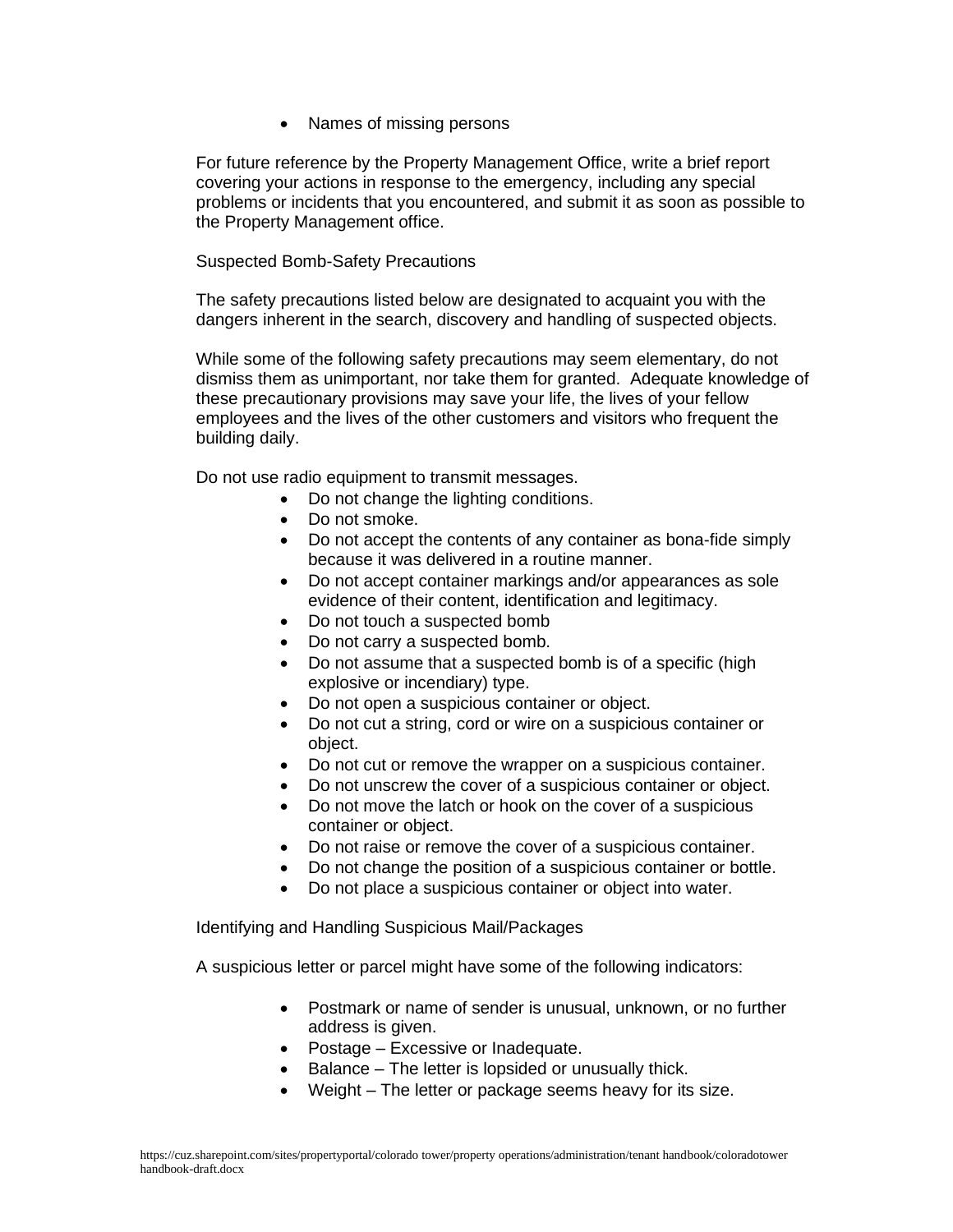- Contents Stiffness or springiness of contents; protruding wires or components, feels like it contains powdery substance.
- Smell Particularly almond or other suspicious odors.
- Writing Handwriting of sender is not familiar or indicates a foreign style not normally received by recipient.
- Common words or names are misspelled.

Suggestions for Handling Suspicious Letter/Purchases

- Do not excessively handle or open.
- Immediately segregate it in an unused room or space.
- Attempt to verify the sender and/or the legitimacy of the package.
- If the letter or parcel remains suspect, call the police.

## **Civil Disturbance**

If you receive notification that a civil disturbance threatens the building or your office space, Call 911, and then contact the Property Management at (512) 248- 4000.

Give as much of the following information as possible:

- Exact LOCATION of the demonstrators
- Approximate number of demonstrators
- Demonstrator's current activity
- Your name, company name and location

Notify your employees and visitors about the civil disturbance.

For the safety and protection of your personnel and company assets, assign specific duties to execute the following emergency procedures:

- Lock or have a Floor Warden stand by to lock all entrances and sensitive areas as appropriate; i.e., office doors, equipment rooms, storerooms, mail rooms, desks, file cabinets, vaults, etc., to protect company assets, employees and visitors.
- Notify all personnel of the disturbance and warn them to avoid personal contact with the demonstrators. Try not to make any comments or statements that further anger the demonstrators.
- Advise all personnel to avoid leaving the building & to Shelter In Place.
- Warn all personnel and visitors that elevator service will be reduced or cut-off during the emergency to prevent access by demonstrators.
- Advise all personnel to avoid walking through the lobby areas while the demonstrators present a threat.
- Important Periodically update all employees and visitors of the situation.

If the demonstrators have invaded the building and are on your floor: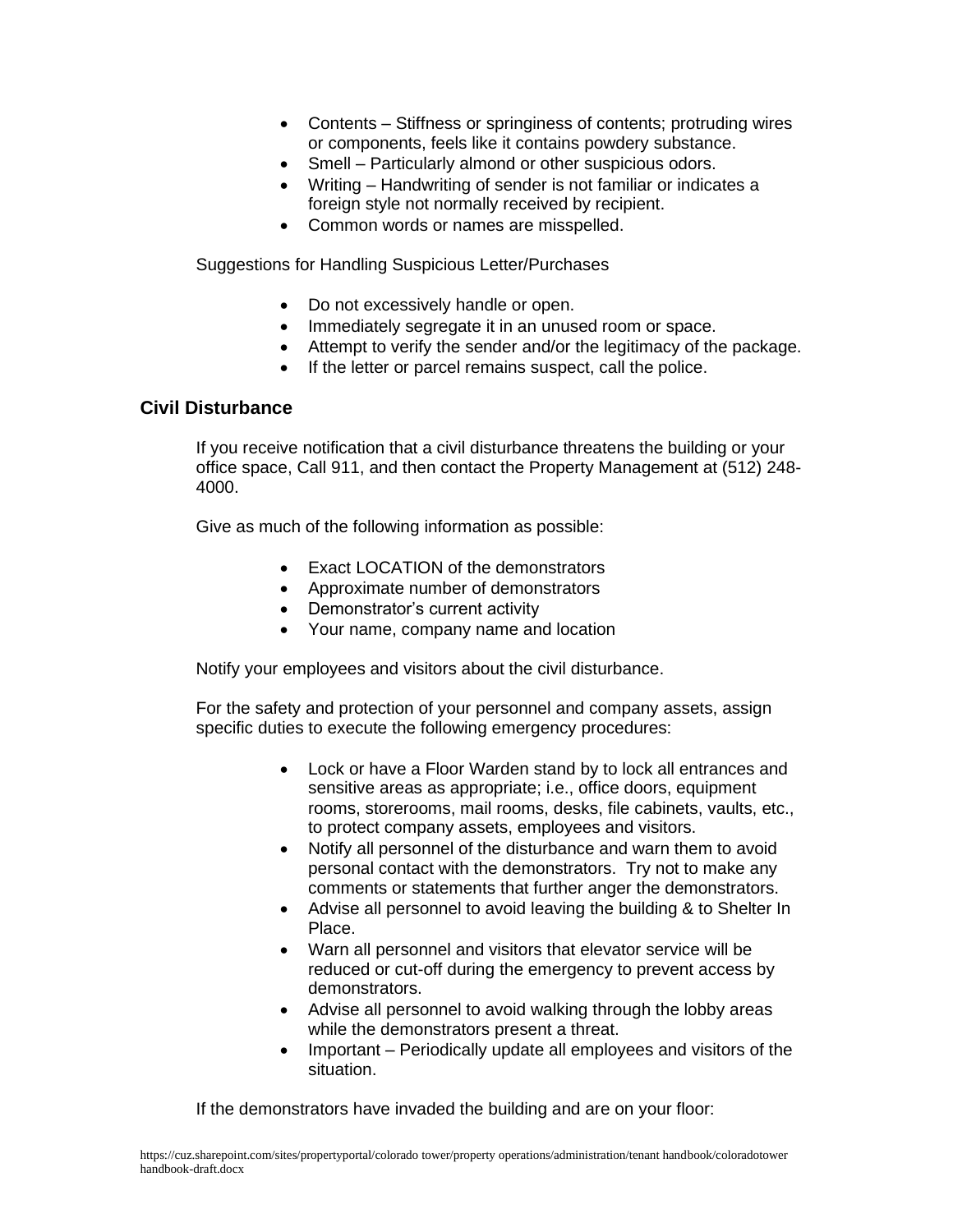- Immediately Call 911, and then contact the Property Management at (512) 248-4000. Warn all employees and visitors of the emergency situation, and that movement within the building will be impeded because the elevators will most likely be turned off to prevent the demonstrators from involving other areas of the building.
- Advise all Floor Wardens and Assistant Wardens to execute the following additional emergency procedures for the safety and protection of your personnel and company assets:
	- o Lock main entrance door(s). Note: Have a warden stand by at the entrance door with a key to allow authorized personnel only to enter and/or leave.
	- o Lock all sensitive areas, as appropriate.
	- o Make notes of all rooms and/or areas invaded by the demonstrators to facilitate a search for suspicious items.

When the demonstrators leave, or are removed from your office, and the civil disturbance is no longer threatening the building, advise Floor Wardens and Assistant Wardens to initiate a search for invaded floor(s) and office(s), for any items that are unusual or foreign to the normal environment.

IMPORTANT: Advise all wardens to be on alert for unattended and suspicious items that were carried by the demonstrators; e.g. clothing, knapsacks, bag. Suspicious items should not be touched, moved, jarred, disturbed or covered. Warn all employees and visitors accordingly.

Request that wardens advise you immediately upon completion of the search whether or not any suspicious items were found, and if so, immediately relay the information to 911 and the Emergency Response Team.

## **Elevator Malfunction**

In the event you are in an elevator which stops between floors or stops and the doors will not open, do not attempt to force the doors open. Push the "HELP" button located below the call buttons to obtain assistance. Advise operator of the nature of the problem and elevator personnel will be dispatched to assist you.

Stay calm and be assured that help is on the way. You are safest inside the elevator cab until the appropriate personnel arrive to extract you safely from the cab.

The elevators are equipped with numerous safety devices which prohibit them from failing under emergency conditions. Under no circumstance should you attempt to exit a car except through the doors, which have opened level with a floor.

Do not try to climb out and jump to a floor below should the doors open between floors.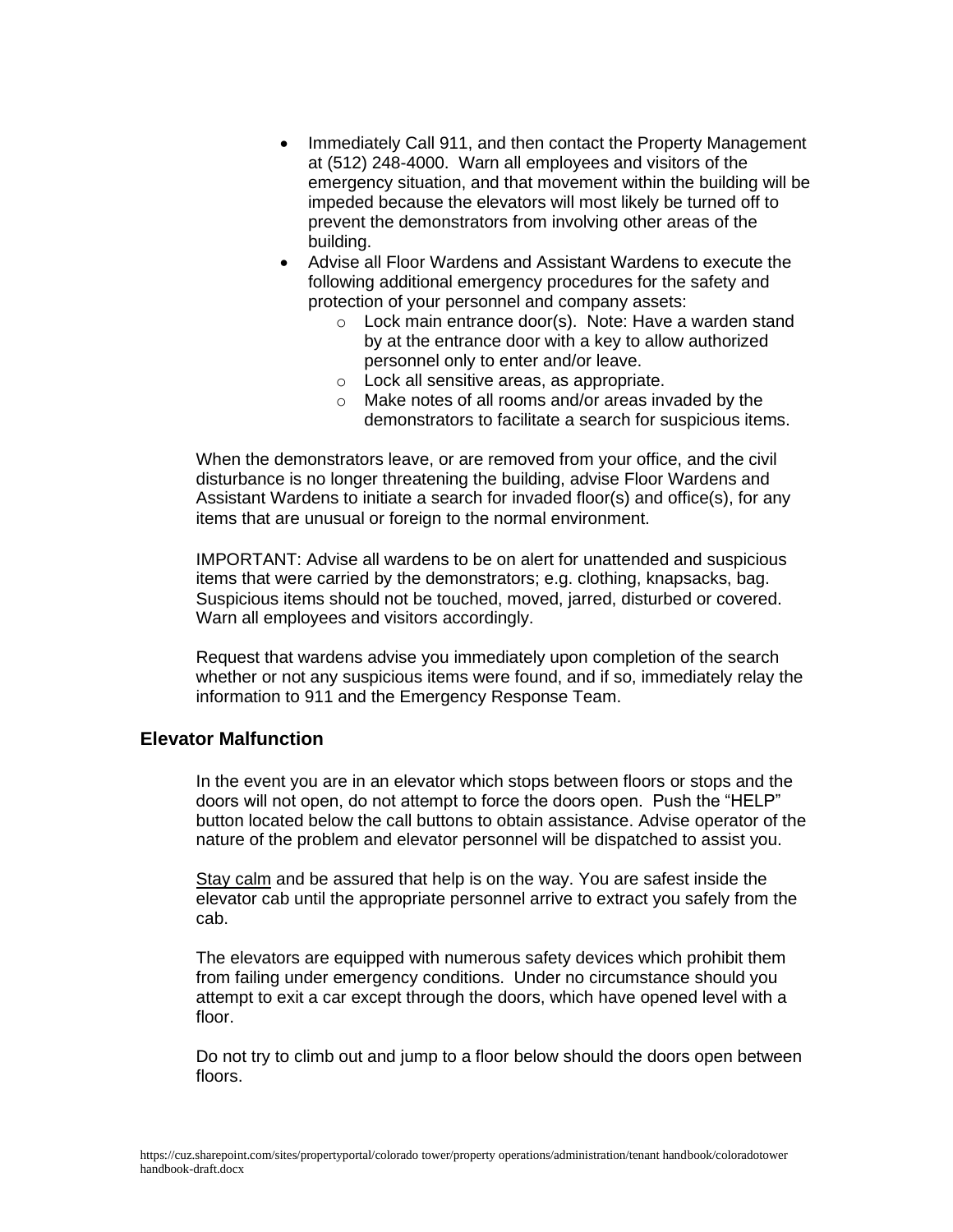In the event of a power interruption to the building, the elevators will be automatically lowered to the lobby level, and the doors will open.

Elevator technicians are available 24 hours a day, seven days a week for emergency response.

## **Emergency Contact**

| Emergency                    | $9 - 1 - 1$  |
|------------------------------|--------------|
| 24/7 On-site Security        | 512.420.5820 |
| <b>Travis County Sheriff</b> | 512.974.0845 |
| (non-emergency)              |              |
| Property                     | 512.248.4000 |
| <b>Management Office</b>     |              |

All tenants will be asked to designate individuals to be contacted in the event of an emergency. Ideally, these tenant contacts will be officers or administrators who are authorized in making decisions in emergency situations. These same individuals designated as "Tenant Contacts" or "Authorized Representatives" usually fill the role of "Emergency Tenant Contact or Emergency Warden". Property Management will maintain a confidential listing of "Emergency Tenant Contacts" along with their business and after hour's telephone numbers. It is the responsibility of the tenant to update the information as changes occur.

Please reference the Fire section of this website for details of Emergency Personnel's Responsibilities.

## **Evacuation**

Evacuation Procedures:

When the order for evacuation is given, all persons must evacuate the building entirely. Due to the design of the building, it may not be necessary for all occupants to evacuate at once. The exact nature of a situation will guide emergency personnel in determining how an evacuation will be conducted.

Always use stairwells! They are the primary means of evacuation at all times. Elevators will not be used for evacuation unless ordered by the Safety Director or the Austin Fire Department.

When evacuation is necessary:

- Instructions will be given at the time of evacuation as to which stairwell(s) to use.
- Follow safe evacuation procedures:
	- o Remain calm.
	- o Advise employees to proceed quietly and orderly.
	- o Remove high-heel shoes.
	- $\circ$  Walk to the right of the stairwell in a single file line as the fire department may use the same stairwell to gain entry.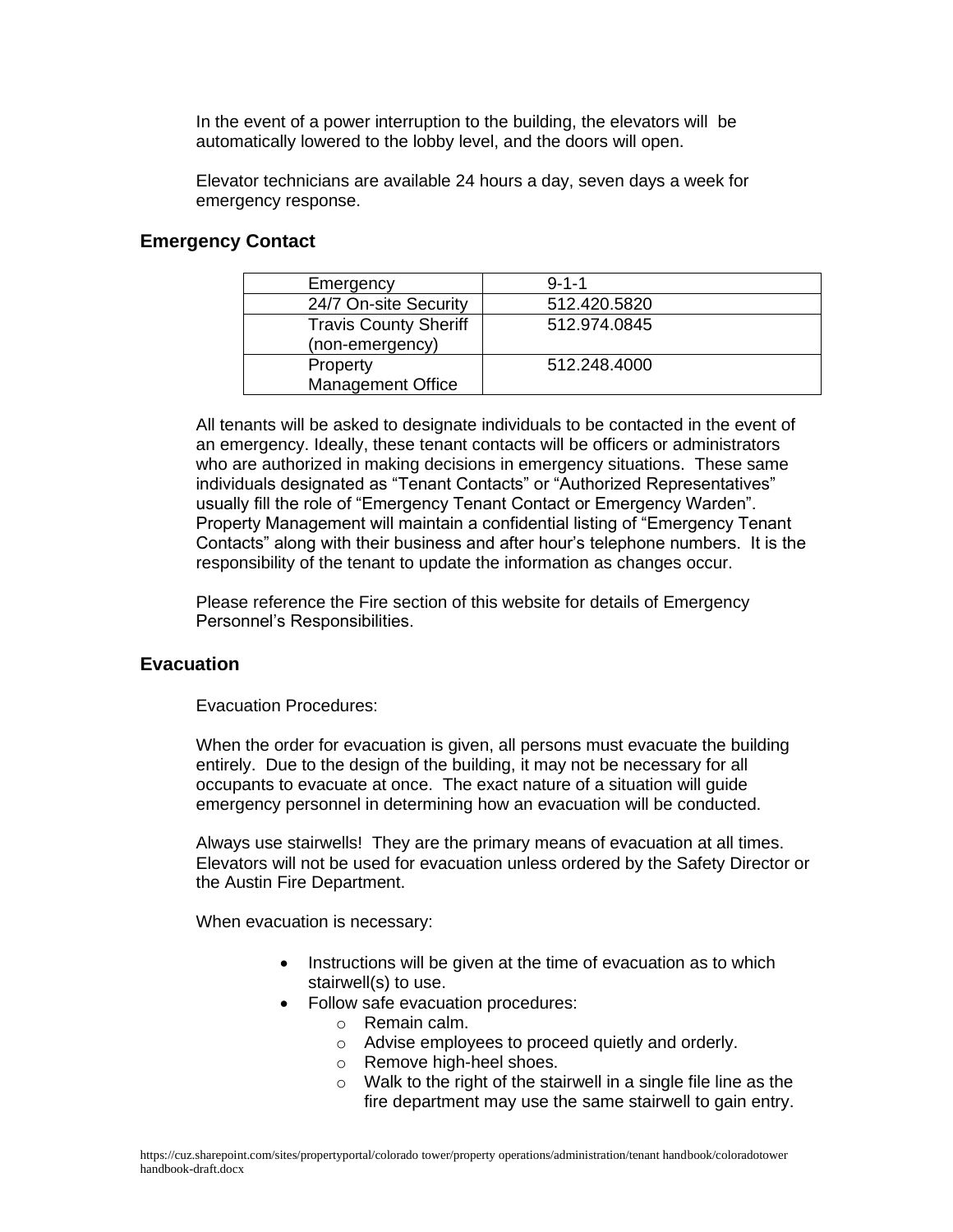- o Take nothing with you. All briefcases, laptops and other items should remain in your office.
- o Do not take any drinks whatsoever into the stairwell.
- o If smoke is encountered during your evacuation, get on your hands and knees, and stay close to the wall.

Upon reaching the ground level of the building, exit the building. Be careful of traffic, falling glass or other hazards. Each person should proceed directly to their company's designated meeting place and check in with their representatives. Do not attempt to remove vehicles from the parking garage. This will interfere with emergency response personnel.

Tenant Responsibilities During an Evacuation:

Property Management strongly encourages every tenant to create an internal, company specific, emergency procedures plan using the guidelines outlined in this manual. Areas of responsibilities include, but are not limited to, the following:

- Assign two-person teams (Assistant Wardens) to assist the disabled.
- Take emergency flashlights or other portable lights in case of an electrical power failure.
- Take company First Aid Kits, if it is readily available and not too heavy.
- If time permits, properly secure and safeguard special company records (i.e. documents, original contracts, negotiable instruments, etc.) and lock the appropriate files, vaults, closets, desks, etc.
- Unplug appropriate electrical equipment and machines, computers, microwaves, coffee makers, etc.
- Check for employee and visitor stragglers, turn OFF lights and close office doors. DO NOT LOCK if your office is involved in the fire.

All company personnel should be educated on proper evacuation procedures, the location of your firm's Assembly Area and assembly instructions as determined by your Floor Warden. Give appropriate direction to visitors who may not be familiar with the building.

Once it is determined that it is safe to return to the building, an All Clear call will be given to the Assembly Areas by the building's Emergency Response Team.

IMPORTANT: If you determine that your employees or visitors are in danger, and you cannot reach the Property Management Office by telephone in a reasonable length of time, you may determine it prudent to exercise your independent judgment and move or evacuate your personnel without being given specific routes to follow.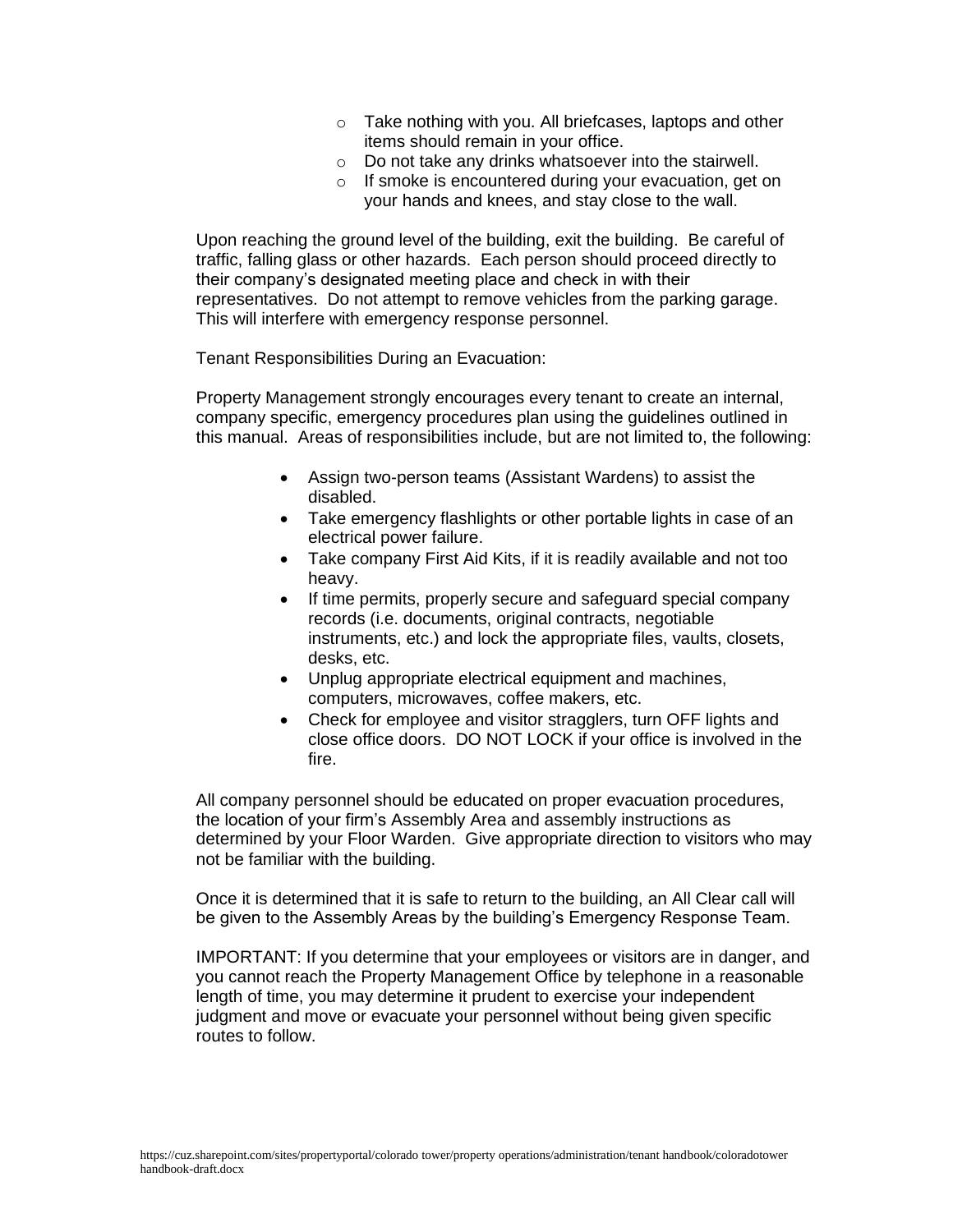Mobility Impaired Persons

Persons who cannot evacuate via the building's stairwells should make their way into the stairwell and await assistance from the fire department. Each mobilityimpaired person should have a fellow co-worker (Assistant Warden) assigned to them during an evacuation. The person assigned to assist should be fully capable physically to assist the mobility impaired person. The Property Management Office maintains listings of all mobility-impaired persons in the building. Impairments can be either temporary, (i.e. broken/injured leg) or permanent (i.e. wheelchair bound persons). In either event, please make sure the Property Management Office is advised of the identity and floor location of any mobility-impaired employees so accurate records can be maintained. This information will be given to the fire department upon their arrival.

IMPORTANT: The Floor Warden of a floor with a Mobility Impaired Person should give confirmation to a member of the Emergency Response Team (Yellow Vest) that the Mobility Impaired Person listed on our records is in the building. Provide them with the floor number and stairwell that the person is located.

#### **Fire**

Emergency Personnel Responsibilities during a Fire or Life Safety Situation

911 – Austin Fire Department

When an emergency arises, please call 911 and then contact the Property Management Office at (512) 248-4000.

The parties below are involved as follows:

Cousins Person In Charge (CPIC) – The Cousins Properties Employee who is at the site and is the first responder to the emergency

Primary responsibility is to coordinate and implement an effective evacuation of the building's Customers in a serious fire or other situation that might require evacuation. Further responsibility stems from the preparation, monitoring and implementation (with the approval and assistance of the Austin Fire Department) of a training program for all members of the building emergency response team.

Safety Director - The Cousins Properties Employee who is at the site and is the second responder to the emergency

Responsible for the effective implementation of the Evacuation Plan and for actions taken by the building's Emergency Response Team prior to the arrival of the Austin Fire Department. Upon the arrival of the Austin Fire Department, the Assistant Building Emergency Marshal should assist the responsible Fire Department Supervisor in briefing as to seriousness, location and type of fire while explaining actions taken prior to the arrival of the Fire Department.

Emergency Wardens - Tenant Representatives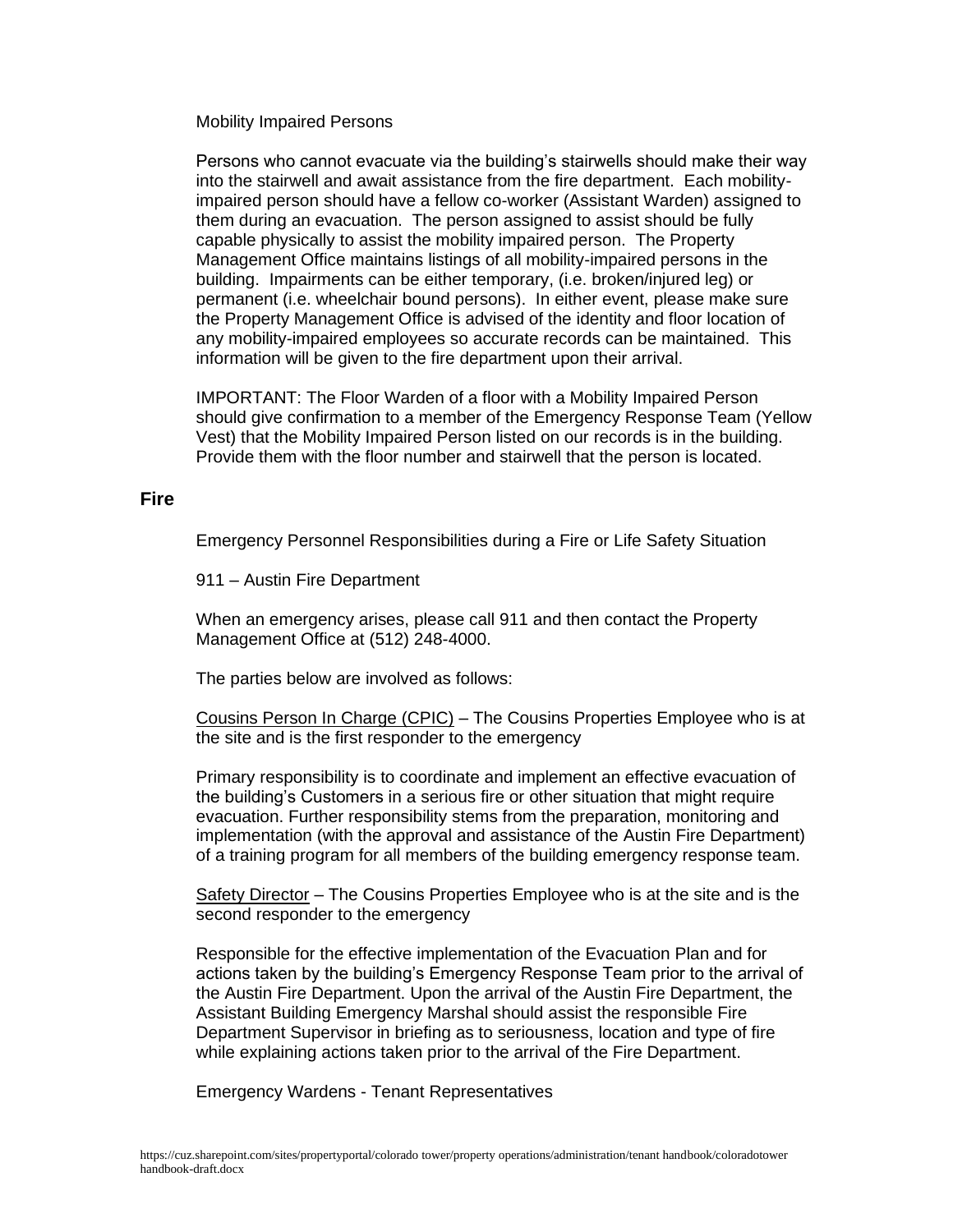The Emergency Wardens are responsible for following strict orders of the Customer contact, the Safety Director or liaison, to implement in an orderly manner an approved evacuation plan upon fire alarm or notification from the CPIC or the Austin Fire Department.

The Emergency Warden is appointed by the Customer contact representing each firm occupying each floor of the building. If your firm occupies more than one floor, a minimum of four Emergency Wardens should be designated for each floor. Those persons or their alternates (Assistant Wardens) must be present at all times while the building is occupied. These wardens must be familiar with the building evacuation plan, floor layout and location and use of fire equipment.

Assistant Wardens – Tenant Representatives

The Assistant Wardens shall take direction from the Emergency Warden and shall perform as the Emergency Warden in his/her absence.

Emergency Response Team – Cousins Properties Staff

The Emergency Response Team staff is comprised of all building Engineering, Management and Security personnel. Their responsibilities are primarily to ensure the safe evacuation of the building and implementing emergency plans as directed by the Safety Director, CPIC or the Incident Commander from the Austin Fire Department.

Evacuation Supervisor – Security Supervisor

(After normal business hours)

Primary responsibility is to coordinate and implement an effective evacuation after normal business hours.

Handicapped Evacuation Assistants – Appointed by Tenant

Handicapped Evacuation Assistants are responsible for the evacuation of any physically challenged employees in suite.

#### **Stairwells**

There are two emergency stairwells in the building. One is located on the North end and the second is located on the South end of the building. These stairwells are accessible from every floor. In case of fire or other emergency, use stairwells for exit. All stairwells provide exit from the building to the outside.

Emergency Fire/Life Safety Equipment

The Building is equipped with a sophisticated, automated life safety system composed of smoke detection, alarm devices, sprinkler system, stair pressurization fans, smoke evacuation systems, smoke doors and fire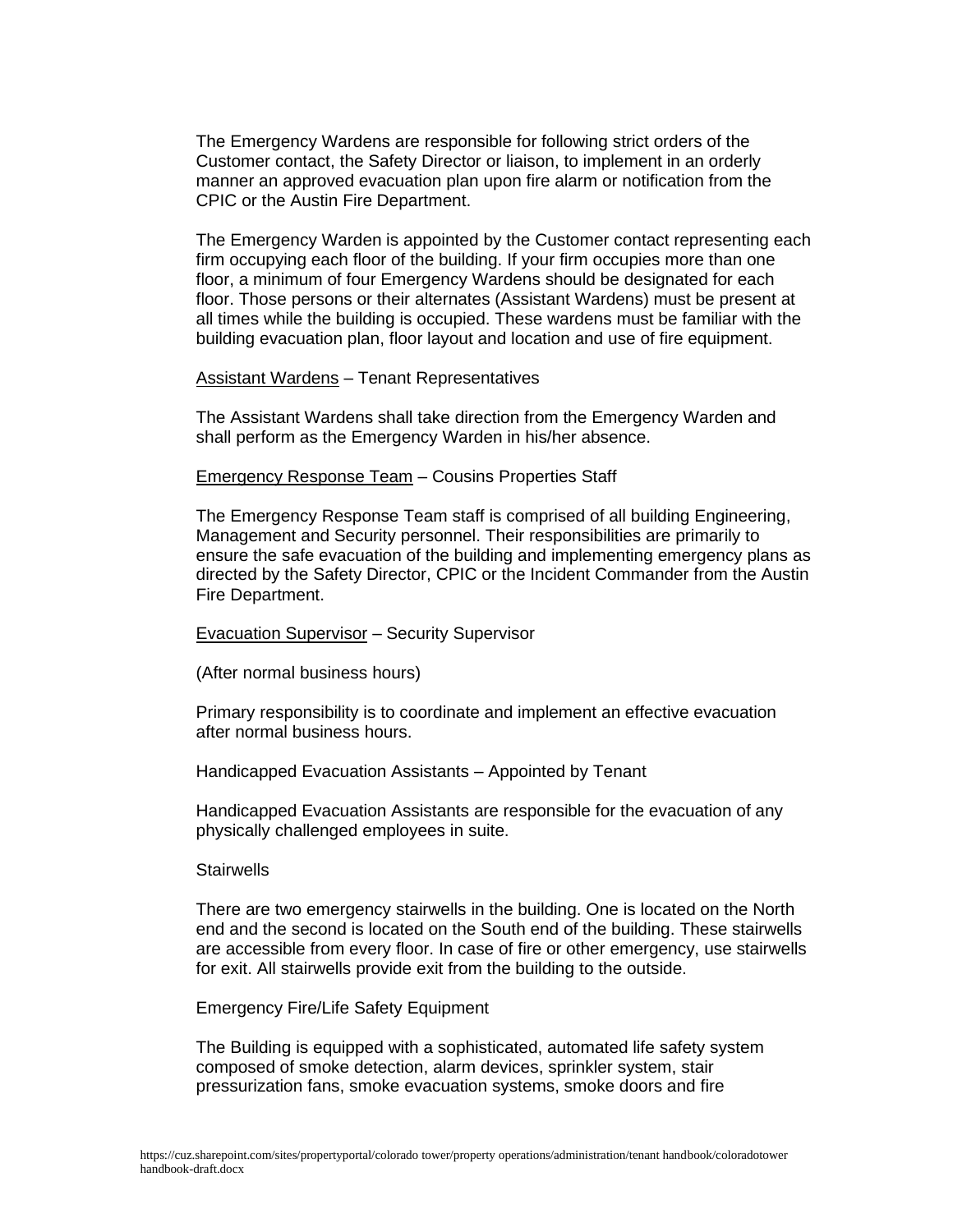extinguisher cabinets on every floor. There is a Central Fire Command Center located on the first floor of the building adjacent to the Main Lobby.

### FLOOR WARDENS AND ASSISTANT WARDENS

#### **Criteria**

Floor Wardens and Assistant Wardens are selected on the basis of two (2) principle criteria:

- They are intelligent, alert and resourceful individuals who are capable of performing in a leadership role during an emergency situation.
- They work in the building, rather than having primary duties and responsibilities elsewhere.

Floor Wardens are the connecting links between Property Management and the employees of their firm. As such, they have direct control and responsibility for all decisive matters relating to the safety of their employees during an emergency.

Floor Wardens are responsible for selecting, identifying and training sufficient wardens to effectively perform their emergency duties and responsibilities, and to facilitate a safe and orderly response and/or evacuation in an emergency situation. A minimum of four (4) wardens is recommended for full floor tenants (approximately one per 5,000 square feet). Smaller tenants may elect to appoint only one.

Floor Wardens and their assistants are responsible for communicating appropriate pre-planned emergency procedures and/or date to all employees under their jurisdiction through personnel orientation and/or company bulletin boards. All wardens should be very familiar with the locations of stairwells, pull stations and fire extinguishers.

Floor Warden and Assistant Floor Warden participation in the annual Evacuation Drills and any other related training provided by the management office is essential.

#### Floor Wardens

Floor Wardens are responsible for following strict orders of the Cousins Person In Charge or Safety Director or liaison, and for implementing an orderly evacuation plan upon notification from the CPIC, Safety Director or the Austin Fire Department via the building's public address system.

#### Assistant Wardens

Assistant Wardens are appointed by and will take direction from the Floor Warden, and shall step in as the Floor Warden in his/her absence.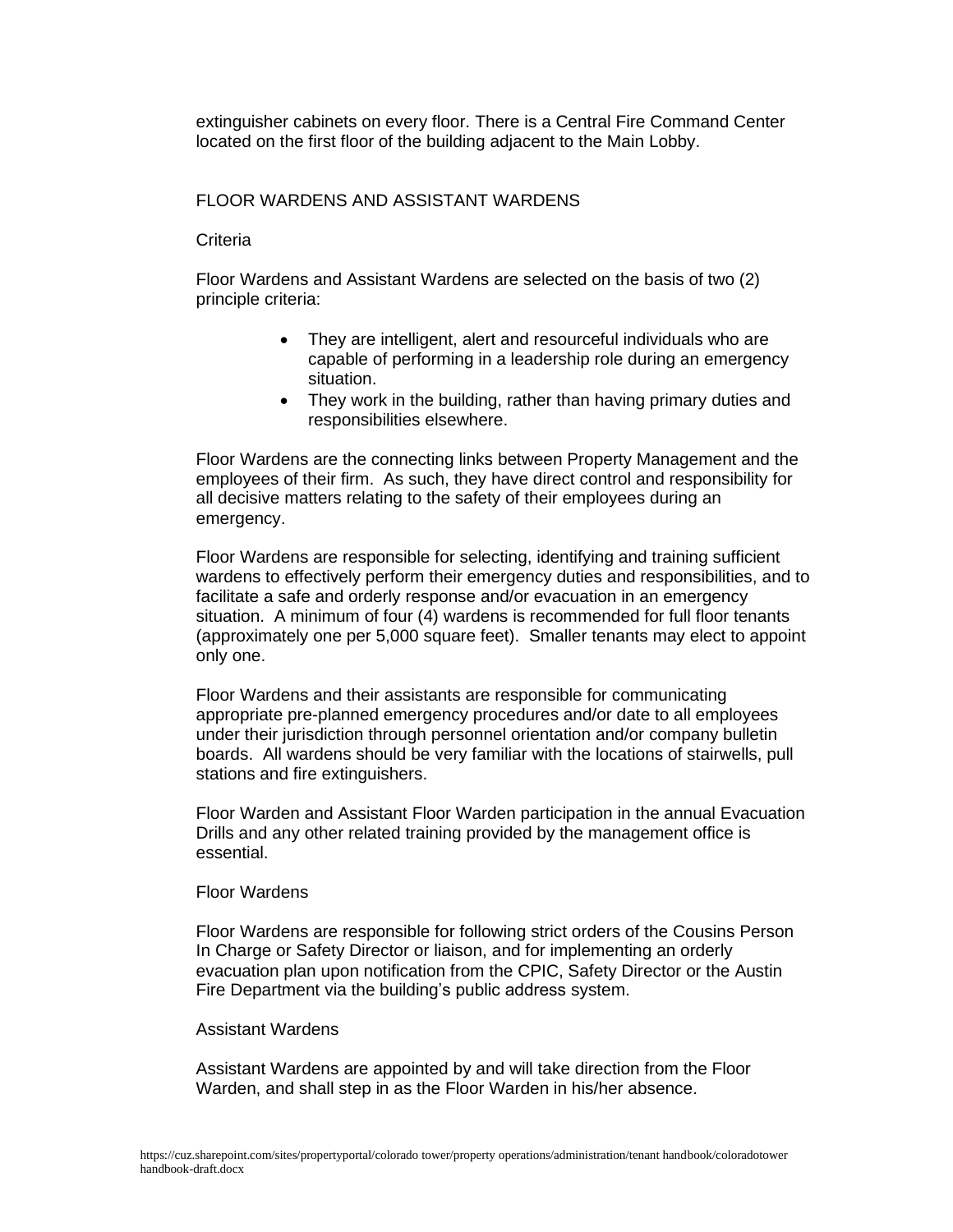Floor Warden Training Program

To ensure all Floor Wardens and Assistant Wardens completely understand the emergency and evacuation procedures, annual Floor Warden Training is conducted by members of the Emergency Response Team. During this training, all emergency procedures are thoroughly reviewed.

Floor Wardens and Assistant Wardens are required to be proficient in the following:

- Evacuation plan and procedures
- The layouts of each floor, including the exits, pull stations and location of fire extinguishers.
- Personnel under his/her control, as to whether there are any occupants who are disabled requiring more than ordinary assistance during an evacuation.
- Building procedures set forth in the Emergency Procedures Manual.

### Fire Emergencies

Colorado Tower is 100% covered by a fire sprinkler system and has numerous fire detection and alarm devices throughout the building. When heat, smoke or combustion activates one of these devices, the Fire Command Center immediately receives a visual and audible alarm indicating the location. This alert sets the following emergency procedures into motion:

- 1. The fire alarm panel dials out to the fire alarm monitoring company upon receiving an alarm.
- 2. If the alarm is a Fire alarm, the monitoring company immediately calls 911 and dispatches the Fire Department.
- 3. The alarm company then begins calling the Emergency Response Team.
- 4. If there is an audible alarm in the building, the Emergency Response Team (ERT) calls 911 to notify the Austin Fire Department again.
- 5. The ERT immediately responds to the FCC Room and implements emergency procedures.
	- If you detect the odor of something burning, but see no smoke or flame, call the Property Management Office at (512) 248-4000. Building Personnel will investigate immediately to determine if fire department assistance is necessary.
	- If a small fire is discovered, call 911. If you can safely confine the fire by closing surrounding doors, please do so. Contact the Management Office at (512) 248-4000. You may also pull open one of the fire alarm pull stations located next to fire exits to activate the fire alarm. Locate the fire extinguisher that is stored in each corridor or at a designated area inside your suite. If using the extinguisher, attempt to defuse the fire by following proper fire extinguisher procedures:
		- $\circ$  Pull out the pin.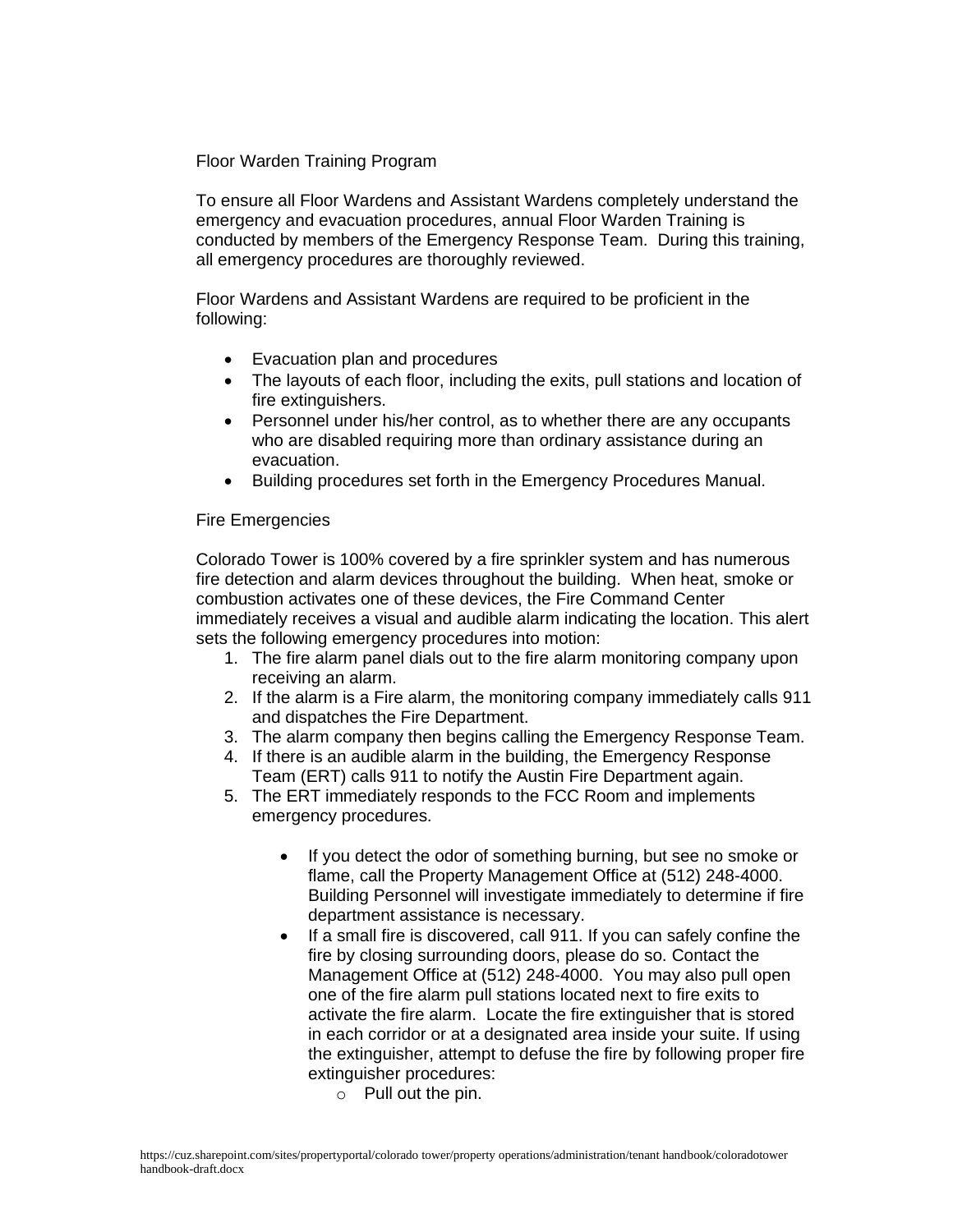- o Aim at the base of the fire.
- o Sweep from side to side until the fire is out.

If you discover a large fire during normal business hours that is too much for a fire extinguisher to handle, and have not heard or been notified by the building emergency system, call 911, and then immediately call the Property Management Office at (512) 248-4000. Provide the following information:

- o Exact location of the fire: floor, suite, and room number.
- o What is burning: electrical equipment or wiring, liquids, paper, wood furnishings, etc.
- o The severity of the fire.
- o Your name, phone number and location.

If you still do not hear an audible alarm, activate the Pull Station located at the closest stairwell and alert all other Floor Wardens and Assistant Wardens of the situation.

Further instructions may be given by the Emergency Intercom System, the Austin Fire Department, or the Emergency Response Team.

If necessary, proceed with evacuation procedures. REMEMBER: the Fire Fighter's Recall will be activated and all elevators will inoperable.

STAIRWELLS MUST BE USED DURING EVACUATION.

If evacuation is not necessary, normal business operations may begin upon notification by the Emergency Intercom System, the Austin Fire Department or by the Emergency Response Team.

- If you discover a large fire after normal business hours call 911. If you have not been notified by the building emergency system, contact security at (512) 420-5820 and provide the following information:
	- o Exact location of the fire: floor, suite, and room number.
	- o What is burning: electrical equipment or wiring, liquids, paper, wood furnishings, etc.
	- o The severity of the fire.
	- o Your name, phone number and location.

Security will notify the Emergency Response Team and set into motion the building's official response to emergency situations.

- Notify all employees located on the floor and follow safe evacuation procedures.
- Security will notify the appropriate company contact at their afterhours phone number.

The fire alarm system generates a varying whoop tone from speakers located throughout the building. The alarm will also sound on adjacent floors above and below the alarm floor.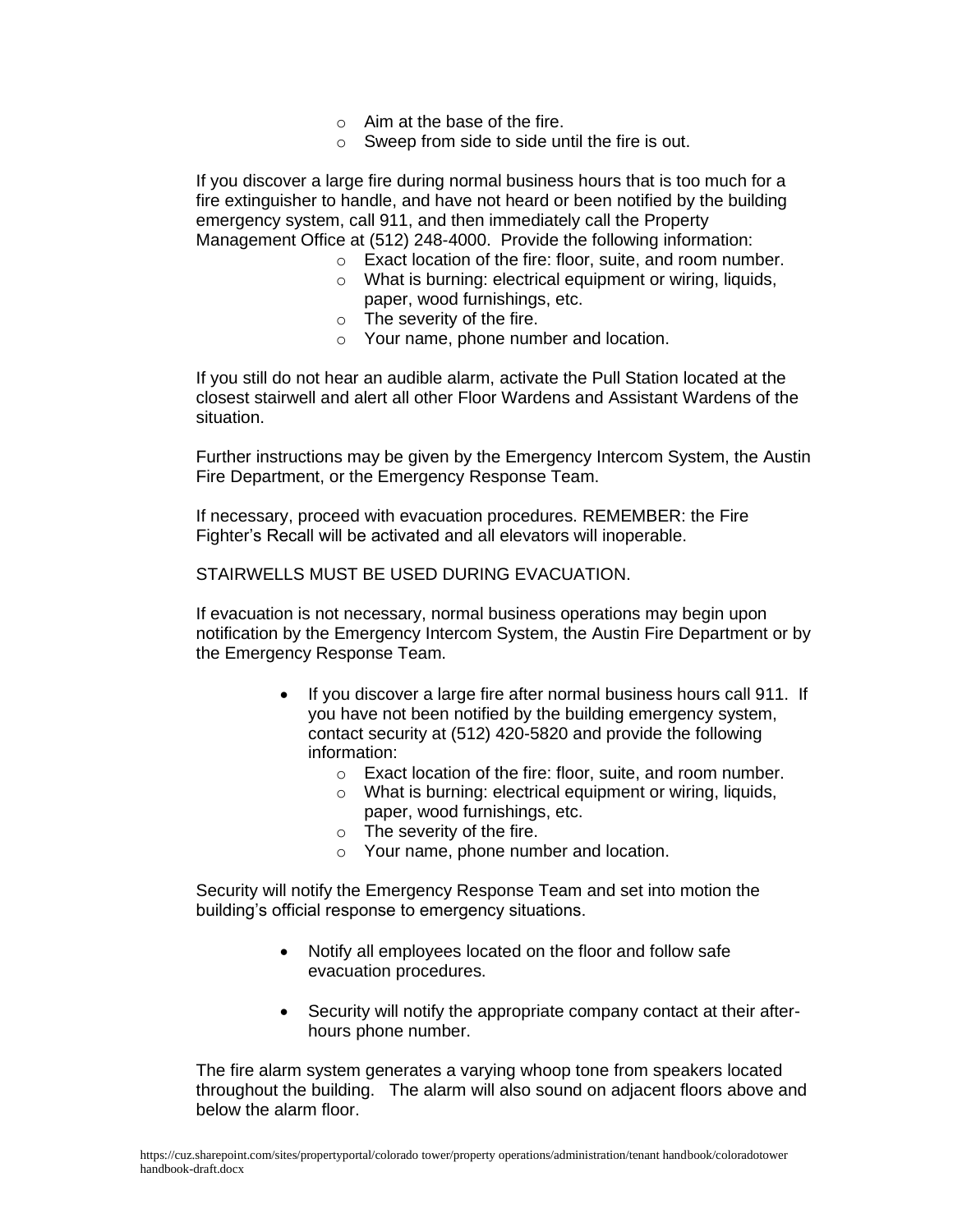If you feel it is necessary to evacuate the building due to fire, smoke or any emergency condition you may do so without receiving further instructions from the Property Management Office.

How You Can Help Prevent Fires

Case studies of office fires show that most could have been prevented if simple safety precautions had been exercised.

You can help prevent fire by following these precautions:

- Assign someone to make certain that all appliances are turned off at the end of the day.
- Be alert for strange odors or lights from electrical appliances. Have malfunctions checked immediately.
- Store and use flammable liquids according to safety regulations. Clean up spills at once.
- Dispose of trash. Don't allow it to accumulate. Don't overload wall circuits.
- Smoke only where permitted. Smoking is not permitted inside the Building or within 25' of building entrances.

#### Evacuation Drills

Evacuation Drills are usually conducted within days after the Emergency Warden Training. They are designed to closely simulate an actual alarm response and evacuation. Tenant Wardens should use this time to educate their co-workers on life-safety equipment. Evacuation Drills also allow the building staff to inspect and evaluate the automated life-safety related issues, and complete a detailed checklist of building systems and operation, in addition to assisting tenants with evacuation. Post-drill meetings allow building staff to critique their response, share observations, and identify problems.

## **Medical Emergency**

If there is a medical emergency within your office or observed by you, please call 911 first and then contact the Property Management office at 512.248.4000. Provide the following information to 911 and management:

- Provide the type of medical emergency
- Exact location and name of the sick or injured person
- Has an ambulance been called?
	- o If not, the Property Management Office will contact 911 to request an ambulance and the ERT will ready their entrance into the building.
	- $\circ$  If the sick or injured person requests you call their doctor, please do, and notify the Property Management Office so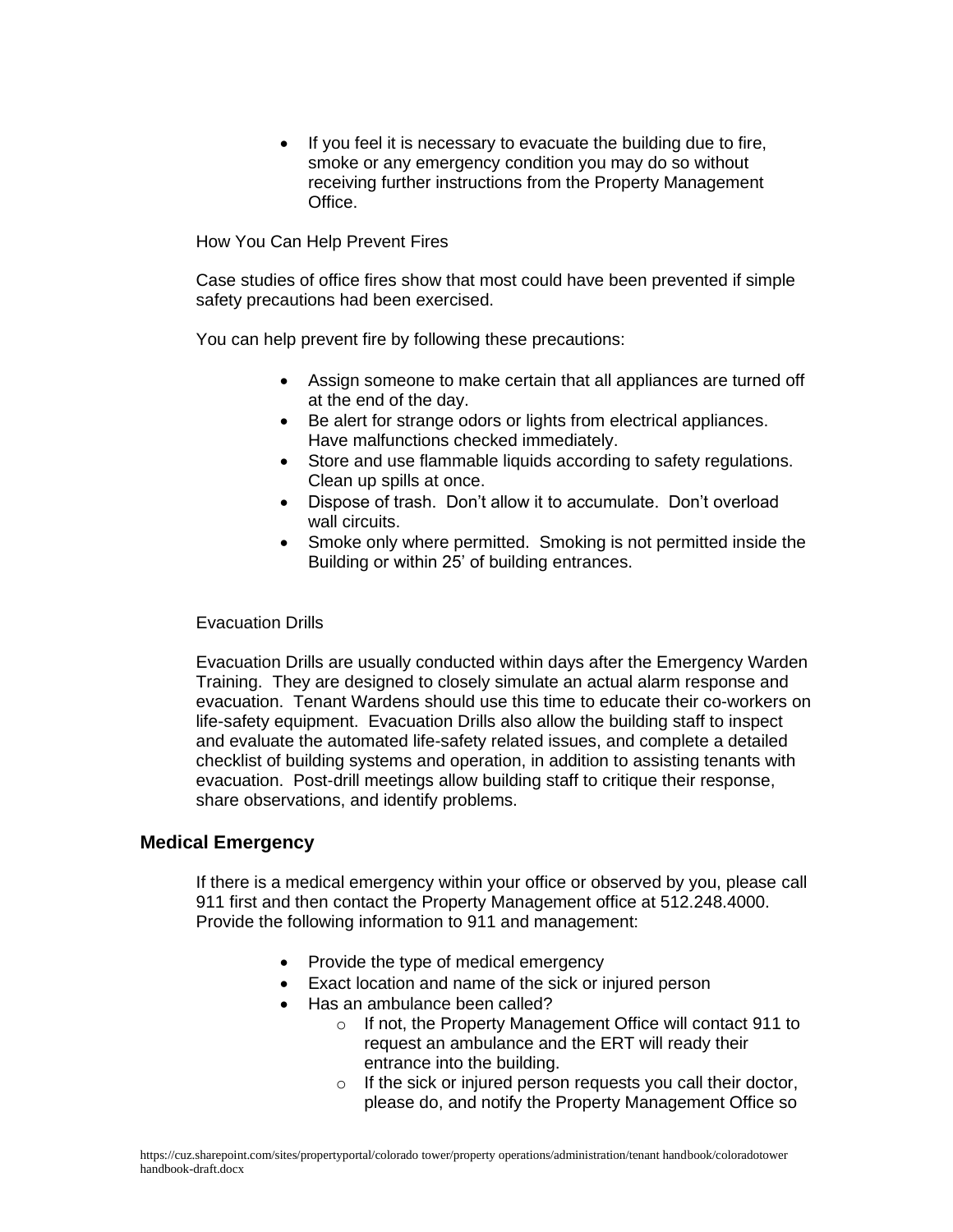assistance can be given to the doctor when entering the building.

o Assign at least one Floor Warden or Assistant Warden to stand by on the floor where the sick or injured person is located to meet the doctor and/or ambulance attendants, and guide them to the sick or injured person. If the sick or injured person is going to a hospital, try to send a friend or fellow employee along to assist them at the hospital until a spouse/relative arrives.

Fast response to medical emergencies can save lives. Never hesitate to Call 911 for medical assistance if needed. Remember to contact the Property Management Office with details so the building staff can assist when the emergency personnel arrive at the property.

Note: Please advise the emergency medical personnel if you have preference of hospital location. Most ambulances will transport patients to any local hospital. To should be noted that all trauma emergencies will be directed to Breckenridge Hospital.

## **Other Emergencies**

#### **Explosions**

If an explosion occurs, report the explosion to 911 - Austin Fire Department and the Property Management Office. Give the following information:

- Your name, location and phone number
- Your company's name
- Exact location of explosion
- Cause of explosion
- Extent of casualties and number and type of injuries
- Whether explosion caused fires and, if so, location of fire

The Property Management Office will immediately contact the Fire and Police Departments to confirm they are dispatching emergency personnel to the scene.

You should move or evacuate employees and visitors from your tenant area(s), if necessary or upon notification by the Building Emergency Marshall, or by intercom announcement.

#### Electric Power Outage

Colorado Tower is equipped with an emergency generator which will power specific building systems during a power outage. These systems include all fire alarm and life safety systems, limited emergency lighting on each floor and one elevator in each elevator bank. All elevators will (one at a time) be automatically lowered to the lobby level, the doors will open and the cab will be out of service. If an outage is of short duration, it should cause little concern. If it is of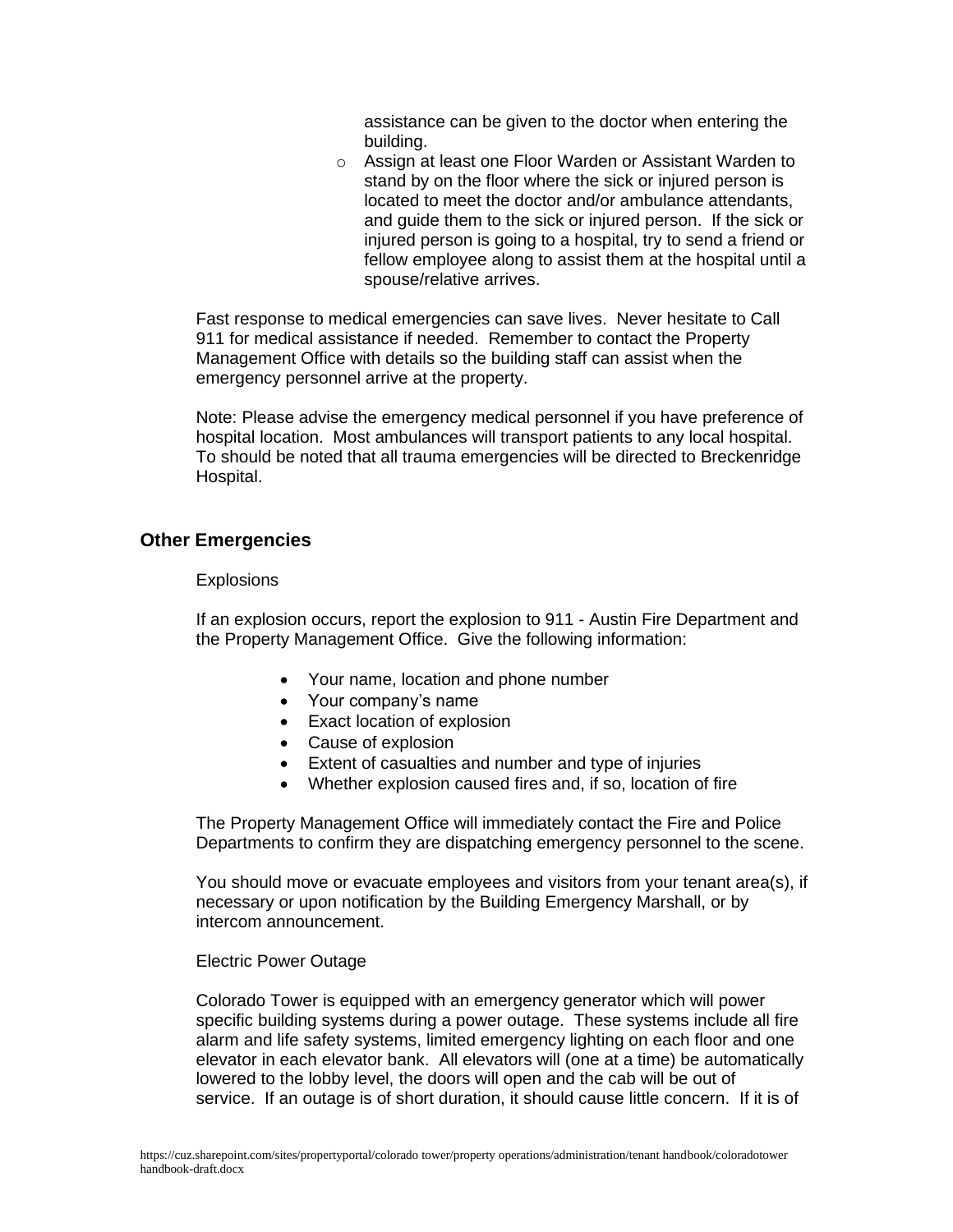longer duration, however, you may desire to leave the building. If so, you will need to utilize the stairwells.

Should Property Management need to make contact with you during such electric power outage we will call your tenant contact for after-hour emergencies. This individual's information needs to be given to the Property Management Office as soon as possible and updated as appropriate.

#### Severe Weather

In most cases, advance warning of severe weather is not likely. In the event of severe weather, move toward core area rooms, including restrooms, freight elevator lobbies and building stairwells. Close window blinds and office doors as you exit.

The greatest danger will be that of flying glass and objects; therefore, attempt to locate where the maximum numbers of walls are between you and the exterior of the building. Stay away from glass atriums and lobbies.

#### Work Place Violence

If your company or an individual receives a threat, obtain as much information as possible:

- What exactly was said?
- Was a date/time of the threatened action mentioned? ("I'll be there this afternoon.")
- Was a weapon mentioned or known to be in the threat maker's possession?
- Is there prior history with the threat-maker; upset client, exemployee, ex-boyfriend?
- Is there a restraining order in effect against this person?
- Is a photograph or physical description available?

Develop a plan for notifying office personnel, police and building management should the individual come into your office.

Give the front desk receptionist a discreet way to signal for help. Building Security Officers are not armed nor trained in physical intervention. They are trained to observe and report on incidents. They do not confront suspicious individuals, however, they will call 911 for law enforcement assistance. Physically threatening individuals should immediately be reported to 911, then report the incident to the Property Management Office at (512) 248- 4000.

## **Toxic Hazards**

Biological/Chemical Substance Threat: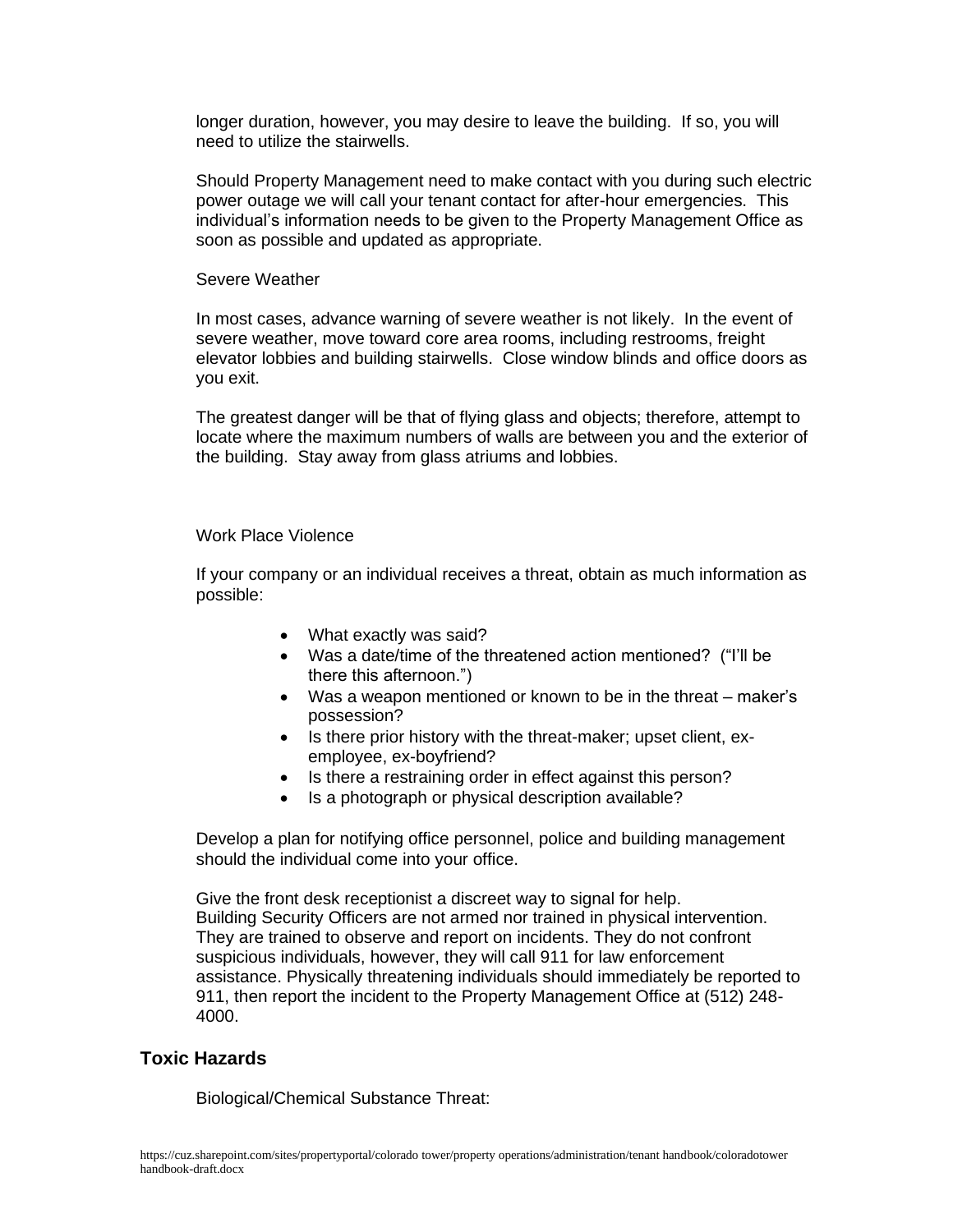Response to and preparation against threats or actual attacks from biological or chemical agents is similar to bomb threats or attacks. By their nature, however, biological and chemical agents can be extremely difficult to detect until their physical symptoms can be observed in exposed persons. Symptoms can include breathing difficulty, watery eyes, nausea, dizziness, and difficulty in moving. These symptoms can occur suddenly, without any prior warnings. Medical attention should be summoned immediately with the onset of these symptoms.

Biological or chemical threats can be common agents (pepper spray or mace) or much more complex in nature (anthrax, nerve gas).

Routine security vigilance is the most important protective measure. Access to your work areas should be controlled and suspicious items should be reported. Containing any biological or chemically affected areas (close doors, shut down HVAC) and isolating any exposed persons is critical in responding to attacks.

Contact 911 so trained responders can be summoned. Then notify the Property Management Office at (512) 248-4000.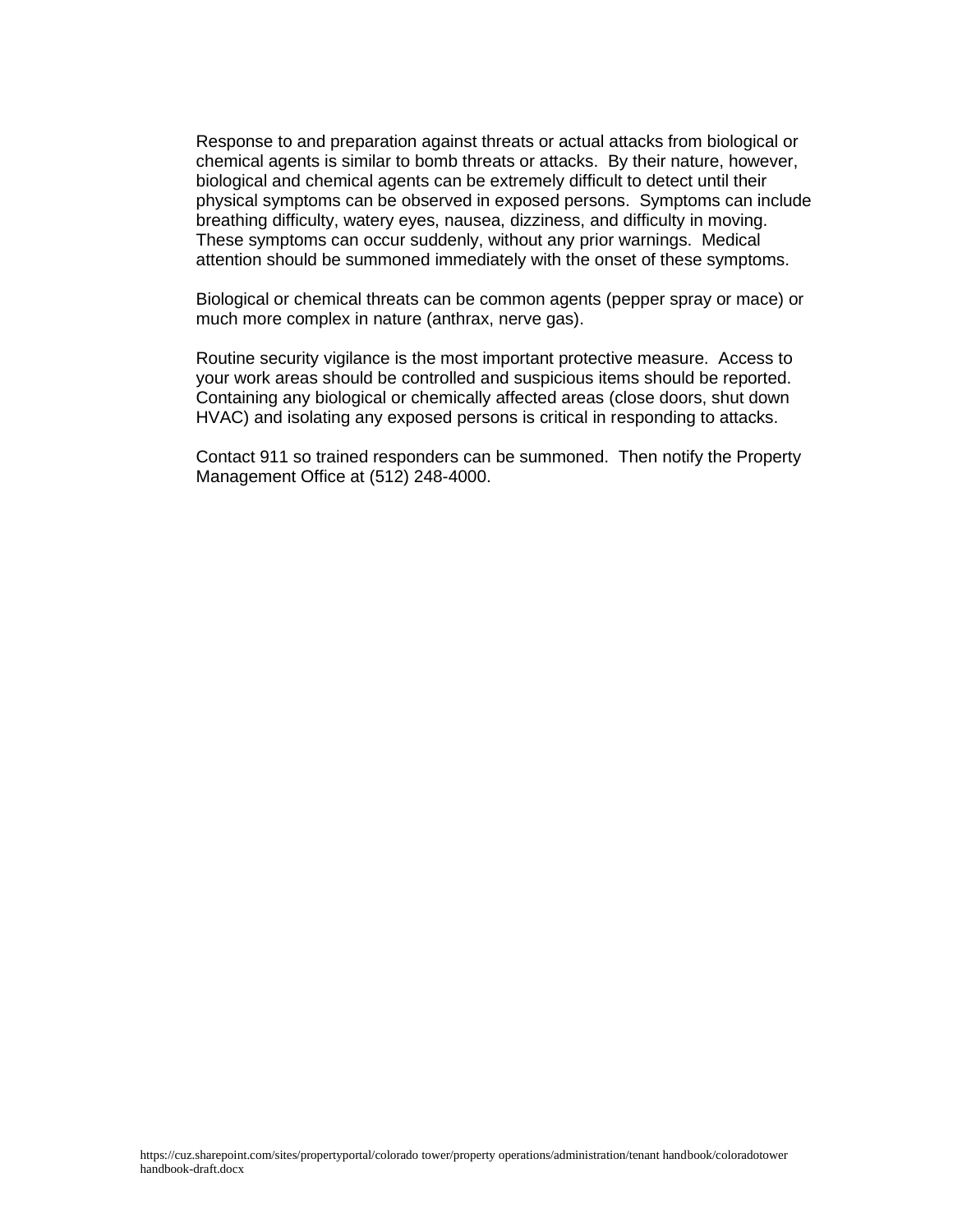# **Building Amenities**

## **Overview**

Colorado Tower is located in the heart of downtown Austin and is adjacent to the Lady Bird Lake Hike & Bike Trail. Colorado Tower is within blocks of the Austin Convention Center, Austin City Hall, multiple Class A Hotels and provides convenient access to major thoroughfares like IH-35 & Mopac Expressway. It is conveniently located near banking, coffee shops, great dining venues and many local and national retailers.

# **Policies and Procedures**

## **After-Hours Air Conditioning**

After-hours air conditioning is just a click away and super easy to use through our Web Smart Air. From any computer, at any time, go to the Colorado Tower HVAC web site [\(www.coloradotower.com](http://www.coloradotower.com/) ), log in your user name and password and set-up after-hours air conditioning. Authorized users and passwords are established at move-in and can be updated with a written request to Property Management Office.

## **Cleaning/ Janitorial**

Cleaning services are provided between 6:00 p.m. and 11:00 p.m., Monday through Friday. Colorado Tower's cleaning contractor will perform general dusting of surfaces, removal of trash and recycle materials, general vacuuming, spot carpet cleaning, sweeping and mopping hard surfaces and cleaning of restrooms. Detailed vacuuming and dusting is performed on a periodic schedule.

The cleaning contractor provides base building cleaning services to our tenants. The cost of these base services is part of the services provided by the Landlord. Cleaning services over and above base building cleaning, such as microwave cleaning or dishwashing, can be performed by our cleaning contractor at the tenant's expense.

Special cleaning requests should be coordinated through the work order system located on the building's website portal.

Trash must be in a waste receptacle or clearly marked "Trash" or "Basura". Please do not leave items that are not trash on top of waste baskets. Should you have trash during the day that is in your way, please contact the Property Management Office. If possible, the day porter will remove it for you. Do not place trash in corridors, stairwells or freight elevator lobbies as this is a fire code violation and subject to fines.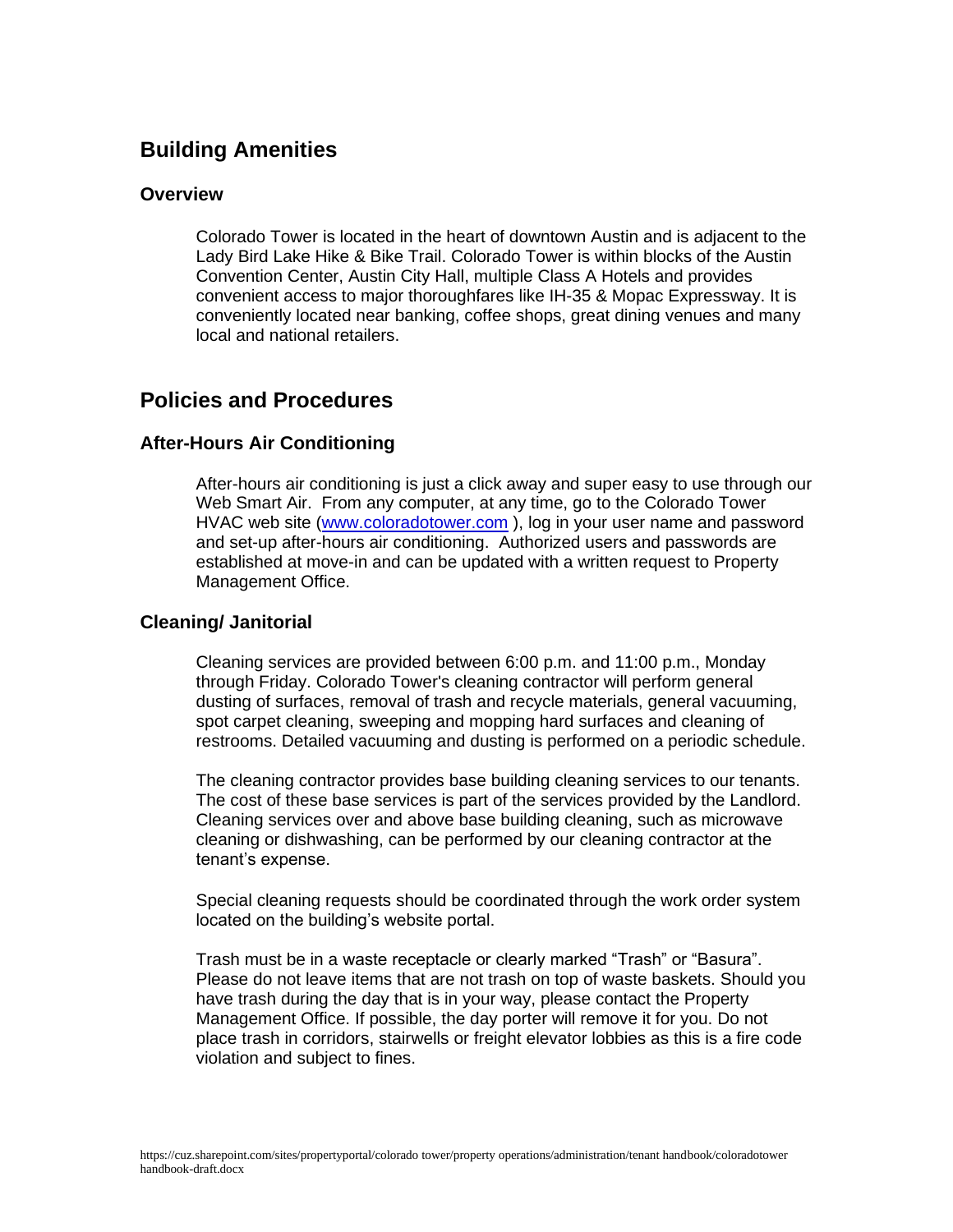Recycling - Colorado Tower offers single-stream recycling in accordance with the City of Austin's mandatory recycling ordinance. All mixed office paper, newspaper, plastic (# 1 and #2), glass and aluminum cans may be disposed of in special blue recycling containers at your desk or throughout your office. Each evening, our janitors remove the recycle materials. Please be sure you have provided blue can collection containers in break rooms for your employees' use.

Window Cleaning: The exterior windows are cleaned two times per year.

### **Forms**

For your convenience, we have included downloadable and printable PDF document forms that will expedite various building management service requests. Hard copies of all forms are available from the Property Management Office as well. To view and print PDF files, you need the Adobe Acrobat Reader software. If not already installed on your computer, it can be obtained for free at www.adobe.com.

Tenant Questionnaire Form After Hours Work Requests

## **Moving Policy**

MOVERS GUIDELINES FOR COLORADO TOWER

The following guidelines are provided to assist movers and large furniture deliveries to Colorado Tower.

For a number of reasons, including commitments to other tenants and issues associated with liability, we will require movers to comply with these rules. If they do not, it is our duty to either deny them entry to the property or discontinue the move.

Before The Move

- MOVE DATE: Please schedule your move-in of large quantities of furniture, equipment or supplies after 6:00 PM on weekdays or anytime on weekends to avoid possible inconvenience to other tenants. Once your move-in date is established, please notify the Property Management Office of the date and approximate time of your intended move-in, in order to avoid any conflicts with any other tenants. You can reserve the freight elevator for after-hours use through the tenant portal at [www.coloradotower.com](http://www.coloradotower.com/)
- HVAC: For your comfort, after-hours air conditioning can be provided during your move-in. You can arrange for air conditioning by selecting the appropriate tab on the homepage. We will waive all charges for reasonable use of after-hours HVAC during your move.
- SECURITY: Colorado Tower is open from 7:00 a.m. 7:00 p.m., Monday – Friday and 8:00 a.m. – 1:00 p.m., Saturday. For access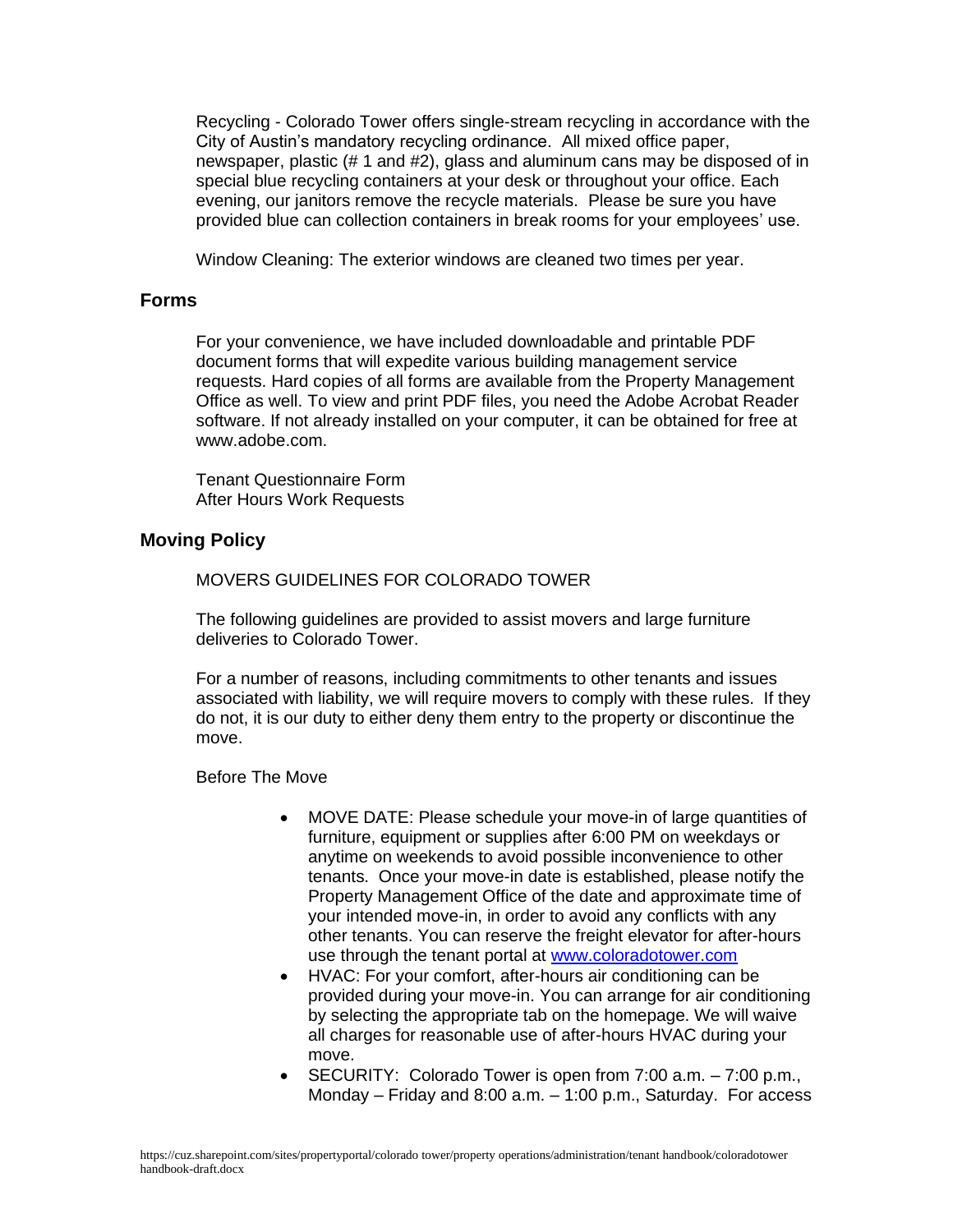during the secured hours, contact Property Management Office prior to your arrival.

- MOVERS: Please provide the Property Management Office with the name of the moving company, including contact name and phone number.
- Once move-in date is selected, we will coordinate a meeting with the appointed Tenant Representative, a representative with the moving company, and the Property Manager to review the Rules of Building as well as walk the move-in route.
- The moving company must carry the insurance coverage listed below and provide a Certificate of Insurance to Property Management prior to the move:
- 1. Commercial General Liability \$1,000,000 General Aggregate \$1,000,000 Products/Completed Operations Aggregate \$1,000,000 Each Occurrence General Aggregate Limit *Per Project* or *Per Location* Only
- 2. Automobile Insurance \$1,000,000 Combined Single Limit
- 3. Workers' Compensation Should meet all state requirements

Employers' Liability \$500,000 Each Accident \$500,000 Disease Policy Limit \$500,000 Disease Each Employee

- 4. Umbrella Liability \$4,000,000 Each Occurrence
- 5. The full name of the manager of the building, Cousins Properties Incorporated, and the full name of the owner, Cousins 3rd & Colorado LLC, must be shown as Additional Insured. In regards to Commercial General Liability policy, ISO additional insured endorsements CG 20 10 and CG 20 37 or their equivalents may be required.
- 6. Issue the certificate to: Cousins Properties Incorporated Cousins 3rd & Colorado LLC. RE: Colorado Tower 303 Colorado Street, Suite 2600 Austin, TX 78701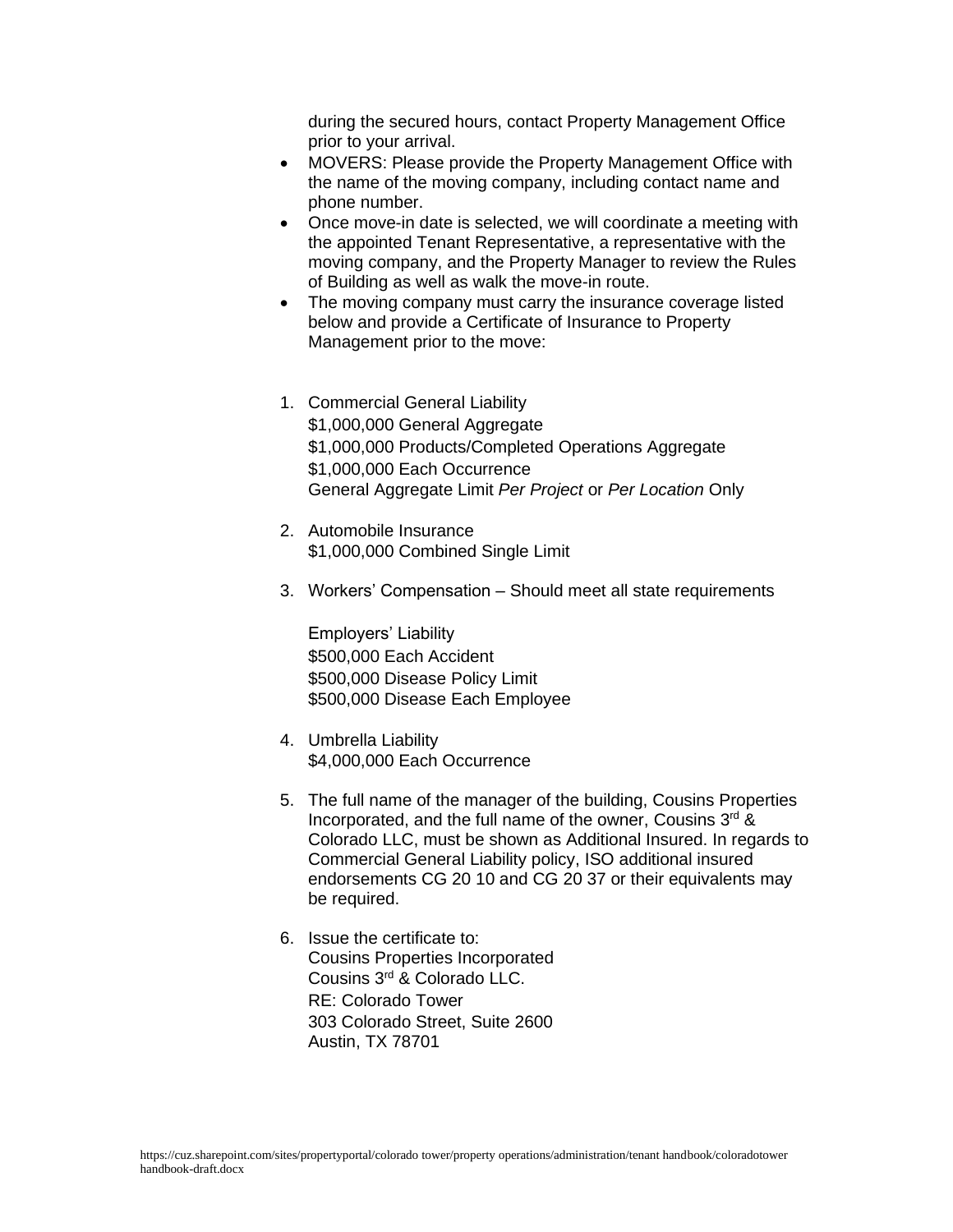#### During Your Move

- Except as indicated above under "Before The Move", small and individual items for the move-in will be permitted during normal business hours; however, no deliveries using dollies are permitted through the lobby. You must use the loading dock and service elevator.
- The designated Tenant Representative must be present at all times during move-in and large deliveries.
- Upon arrival, the moving company must sign in with Property Management Office and management will advise Security of the number of movers and will release the service elevator for the moving company's use after sign-in.
- All trucks must unload at the loading dock.
- Moving company must use rubber matting and clean Masonite sections as runners on all finished floor areas and carpet where heavy furniture or equipment is being moved with wheel- or skidtype dollies. The Masonite must be at least ¼-inch think and 4 feet by 8-feet. Sheets in corridors must be taped together to inhibit sliding. The moving company must supply such protective coverings.
- Moving company must provide and install protective coverings on all walls, doors facing, elevator cabs, corridor corners, and other areas along the move-in route. Before and after the move, a representative of Property management Office will meet with the moving company foreman to inspect all walls, carpet, door facings, elevator cab, and other areas along the move-in route.
- The moving company or tenant must repair any damage to the property, building or fixtures caused by the move-in process. Otherwise, the tenant will be billed for necessary repairs or restoration.
- For your comfort, after-hours air conditioning can be provided during your move-in. Tenant can arrange for air conditioning by selecting the appropriate building HVAC tab on the homepage. Management will waive all charges for reasonable use of afterhours HVAC during the move.
- For reasons of liability, property employees are not permitted to assist in moves. We also cannot loan any tools, including ladders, power tools, or jumper cables. We do provide certain courtesy services for minor maintenance needs that may arise during your move.
- Moving company personnel may not smoke anywhere in the building.

#### Elevator Operation

The moving company must make prior arrangements with the Property Management Office for use of the service elevator for each move.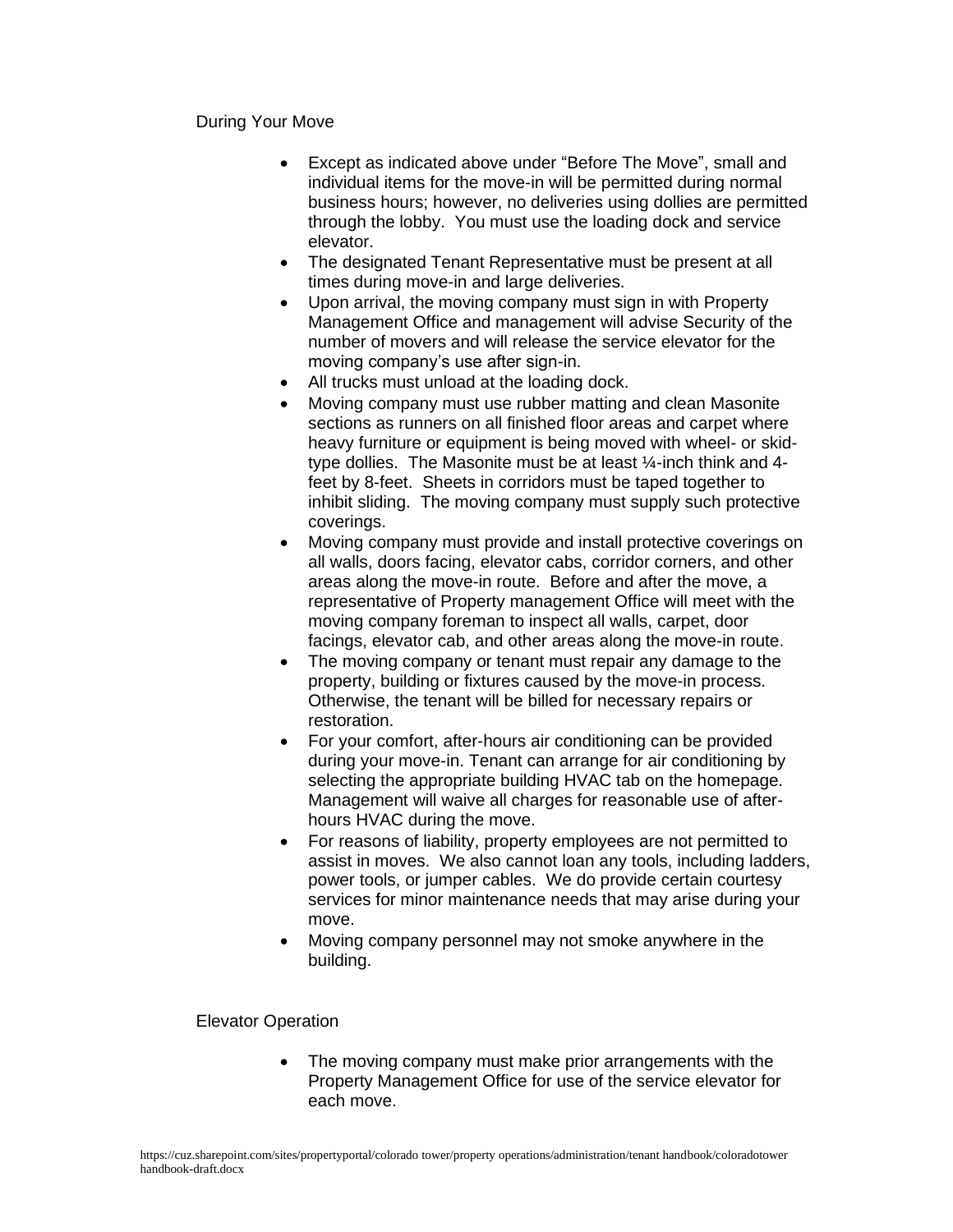- Moving company personnel are not permitted to use the passenger elevators.
- The elevator must be key-operated to hold the doors open for prolonged periods. Doors must not be blocked open by furniture or objects.
- The service elevator has the following specifications:
	- o One (1) ThyssenKrupp service elevator:
	- $\circ$  Doors 4' wide, 8' 10.5" high
	- $\circ$  Cab 5'8" wide, 8'5" deep, x 10' high
	- $\circ$  Weight Capacity 5,000 lbs, 500 fpm

Any items or combination of items that exceed these capacities will require special handling and documentation.

Clean-up and Repairs

- Moving company must remove all protective coverings from the glass, doors, elevator, corridors, floors, stairwells, and any other places where such coverings have been placed. Tape marks, if any, must be cleaned off completely.
- Moving company must vacuum, sweep, and/or damp-mop all common area floors wherever necessary to restore them to their original conditions of cleanliness and appearance.
- Restrooms must be left in clean condition.
- Moving company must remove from the property any and all trash or refuse generated as a result of the move-in by the end of the move-in date. Tenant will be billed for the removal of any materials not taken away by the moving company.

## **Recycling**

Colorado Tower participates in a comprehensive recycling program which includes recycling office paper, newspaper, aluminum cans, plastic and glass, as follows:

Office Paper:

- White and Colored Office Paper
- Notebook Paper, Legal & Steno Pads
- Newspaper and Magazines
- White and Colored Envelopes
- Brochures and Pamphlets
- Cardboard (Broken Down)
- Folders (Manila, Coated and Colored)
- Junk Mail, Posters, Manuals
- Self Adhesive Notes

Metal:

• Aluminum Cans (Soft Drinks)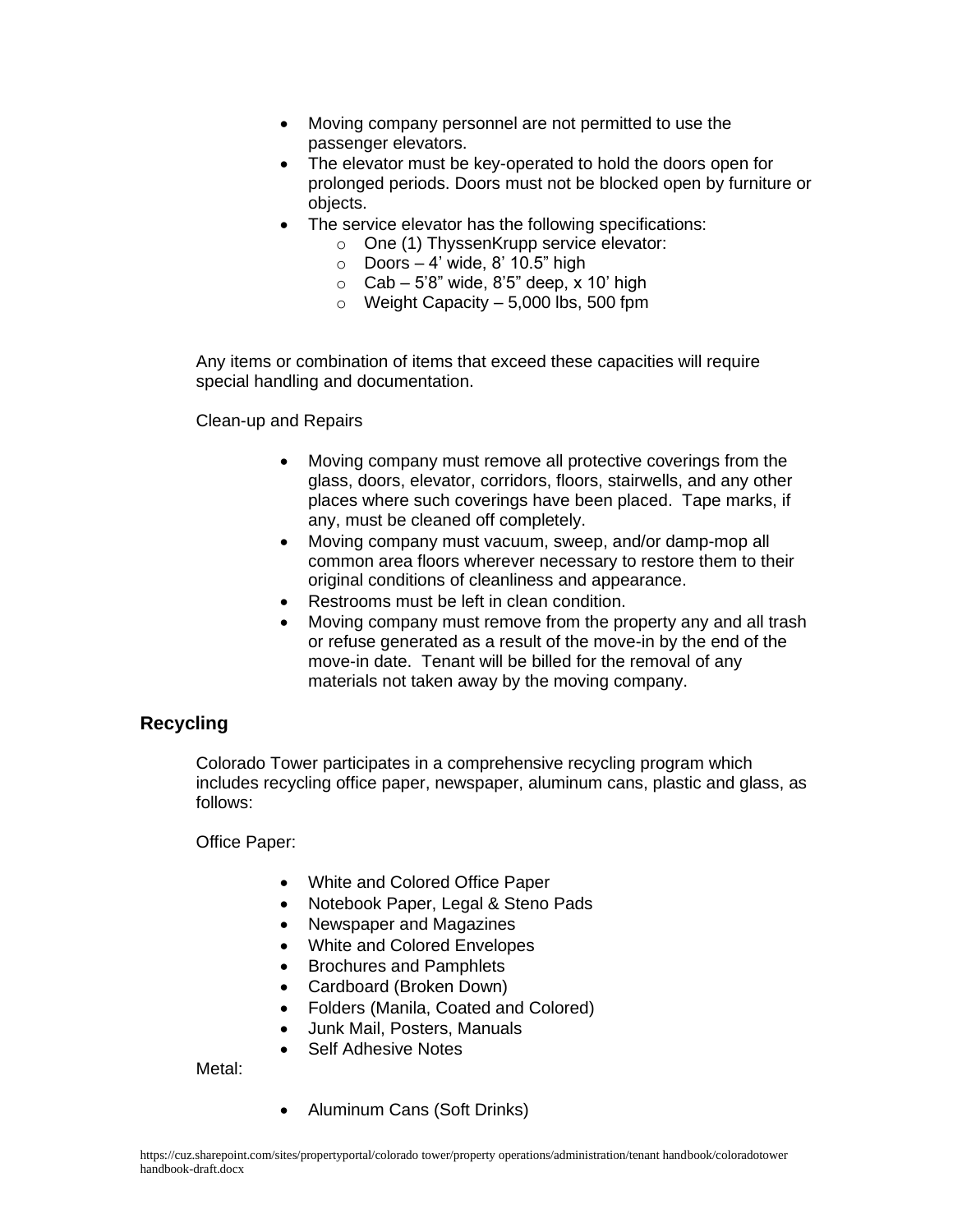• Tin and Steel Vegetable Cans

Glass Bottles:

- Green, Clear and Brown Glass Bottles
- Glass jars

Plastic Bottles:

- #1 Plastic (Water & Drinking Bottles)
- #2 Plastic (Plastic Milk Jugs)
- #3-#7 Plastic (Tubs and Jars)

Please Do Not Include:

- Plastic Bags from Grocery Stores
- Styrofoam
- Wax Coated Items
- Carbon Paper, Paper Ream Wrappers
- Paper Towels/Tissues
- Food Contaminated Paper Products

Please help us to "RECYCLE RIGHT"

## **Remodeling/ Alterations Procedures**

Throughout your occupancy, certain modifications to your suite may become necessary. These modifications may simply be relocating an outlet or may be more involved, such as reconfiguring walls or doors. Provisions for alterations, additions and improvements to the suite are covered in your Lease.

The Property Management Office is available to assist with any construction projects. Our capabilities range from simple coordination of contractors to assistance with the preparation of contract documents, drawings, specifications and contractor bids. Through experience, we have developed relationships with many qualified contractors, which leads to competitive pricing, quality and courteous work. A fee is charged for the services depending on the level of involvement.

Any construction work, which is to take place in the building, must comply with the Rules of Site. A copy of the Rules of Site may be obtained by calling the Property Management Office. In order to ensure compliance with basic design criteria and that records are updated, the Property Management Office needs to review all construction prior to the start. Scheduling of work should be coordinated through the Property Management Office to insure the integrity of the base building. Prior to performing any work in the building, all contractors and their subcontractors must provide a certificate of insurance verifying compliance with the liability requirements established by the Property Management Office.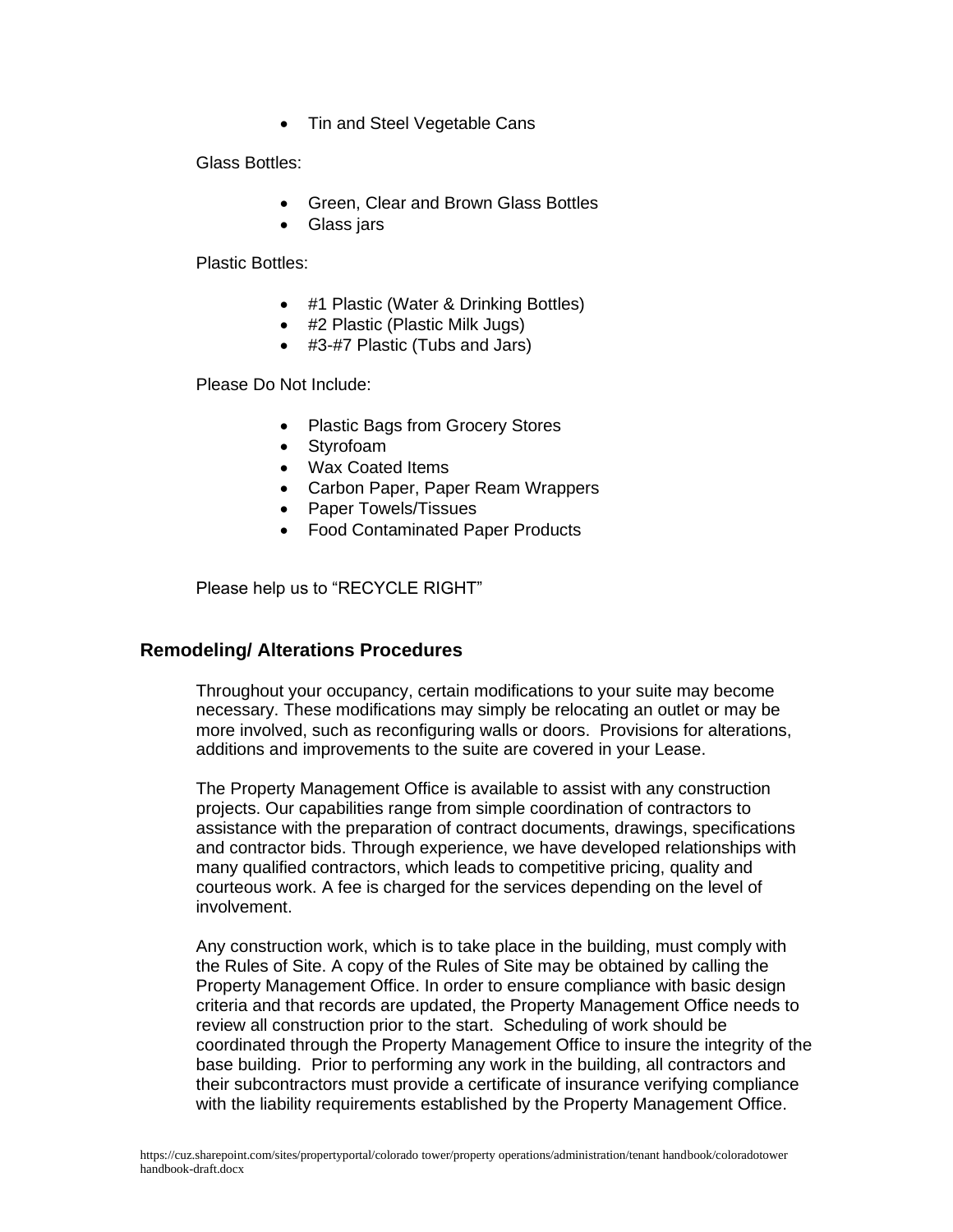#### **Rental Payments**

Base Rental and Additional Rental charges are due and payable on the first day of each month. Statements detailing Base Rental and Additional Rental charges for the next year are sent to each tenant in December of the preceding year. Miscellaneous charges will be invoiced separately.

All rental payments should be made payable to Cousins  $3<sup>rd</sup>$  & Colorado, LLC, and sent to:

Wells Fargo Bank Cousins 3rd & Colorado LLC PO Box 204516 Dallas, TX 75320-4516

Late fees will be applicable in accordance with the provisions of the Lease. If you have any questions concerning Base Rental, Additional Rental or other miscellaneous charges, please contact the Property Management Office at (512) 248-4000.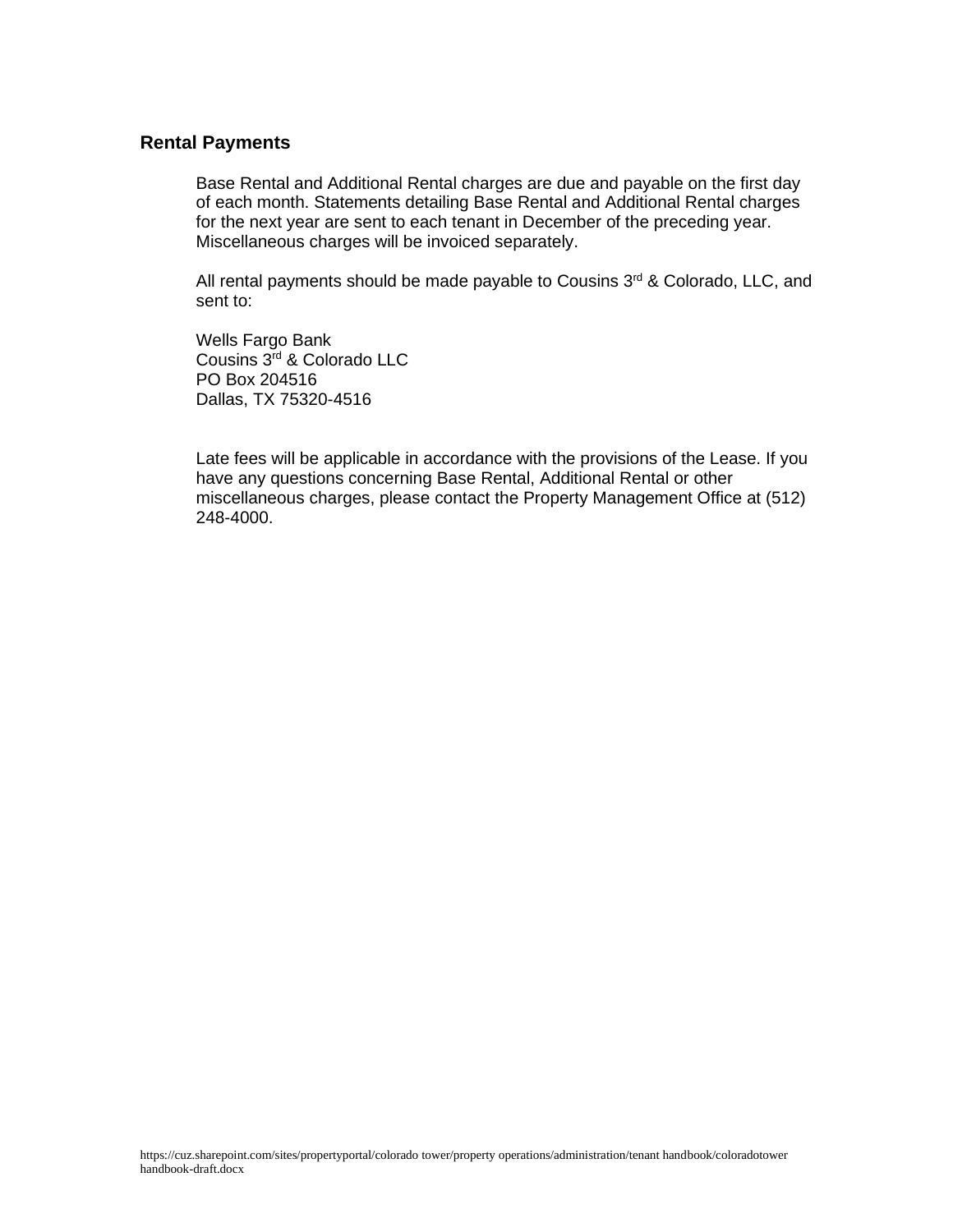## **Rules and Regulations**

- 1. No sign, picture, advertisement or notice visible from the exterior of the Demised Premises shall be installed, affixed, inscribed, painted or otherwise displayed by Tenant on any part of the Demised Premises or the Building unless the same is first approved by Landlord. Any such sign, picture, advertisement or notice approved by Landlord shall be painted or installed for Tenant at Tenant's cost by Landlord or by a party approved by Landlord. No awnings, curtains, blinds, shades or screens shall be attached to or hung in, or used in connection with any window or door of the Demised Premises without the prior written consent of the Landlord, including approval by the Landlord of the quality, type, design, color and manner of attachment. In the event of any breach of the foregoing, Landlord may remove the applicable item, and Tenant agrees to pay the cost and expense of such removal.
- 2. Tenant agrees that its use of electrical current shall never exceed the capacity of existing feeders, risers or wiring installation. Any wires and wiring installed by or on behalf of Tenant within any riser of the Buildings shall be bundled together within such riser and a tag shall be placed on such bundle at each floor of the Buildings identifying the floor(s) served by each bundle and the name and telephone number of a representative of Tenant to contact in the case of an emergency.

The Demised Premises shall not be used for storage of merchandise held for sale to the general public. Tenant shall not do or permit to be done in or about the Demised Premises or Building anything, which shall increase the rate of insurance on said Building or obstruct or interfere with the rights of other lessees of Landlord or annoy them in any way, including, but not limited to, using any musical instrument, making loud or unseemly noises, or singing, etc. The Demised Premises shall not be used for sleeping or lodging. No cooking or related activities shall be done or permitted by Tenant in the Demised Premises except with permission of Landlord. Tenant will be permitted to use for its own employees within the Demised Premises a small microwave oven and Underwriters' Laboratory approved equipment for brewing coffee, tea, hot chocolate and similar beverages, provided that such use is in accordance with all applicable federal, state, county, and city laws, codes, ordinances, rules and regulations, and provided that such use shall not result in the emission of odors from the Demised Premises into the common area of the Building. No vending machines of any kind will be installed, permitted or used on any part of the Demised Premises without the prior consent of Landlord. No part of said Building or Demised Premises shall be used for gambling, immoral or other unlawful purposes. No intoxicating beverages shall be sold in the Building or the Demised Premises without prior written consent of the Landlord. No area outside of the Demised Premises shall be used for storage purposes at any time.

No birds or animals of any kind shall be brought into the Building (other than trained assist dogs required to be used by the visually impaired). No bicycles, motorcycles or other motorized vehicles shall be brought into the Building.

3. The sidewalks, entrances, passages, corridors, halls, elevators, and stairways in the Building shall not be obstructed by Tenant or used for any purposes other than those for which same were intended as ingress and egress. No windows, floors or skylights that reflect or admit light into the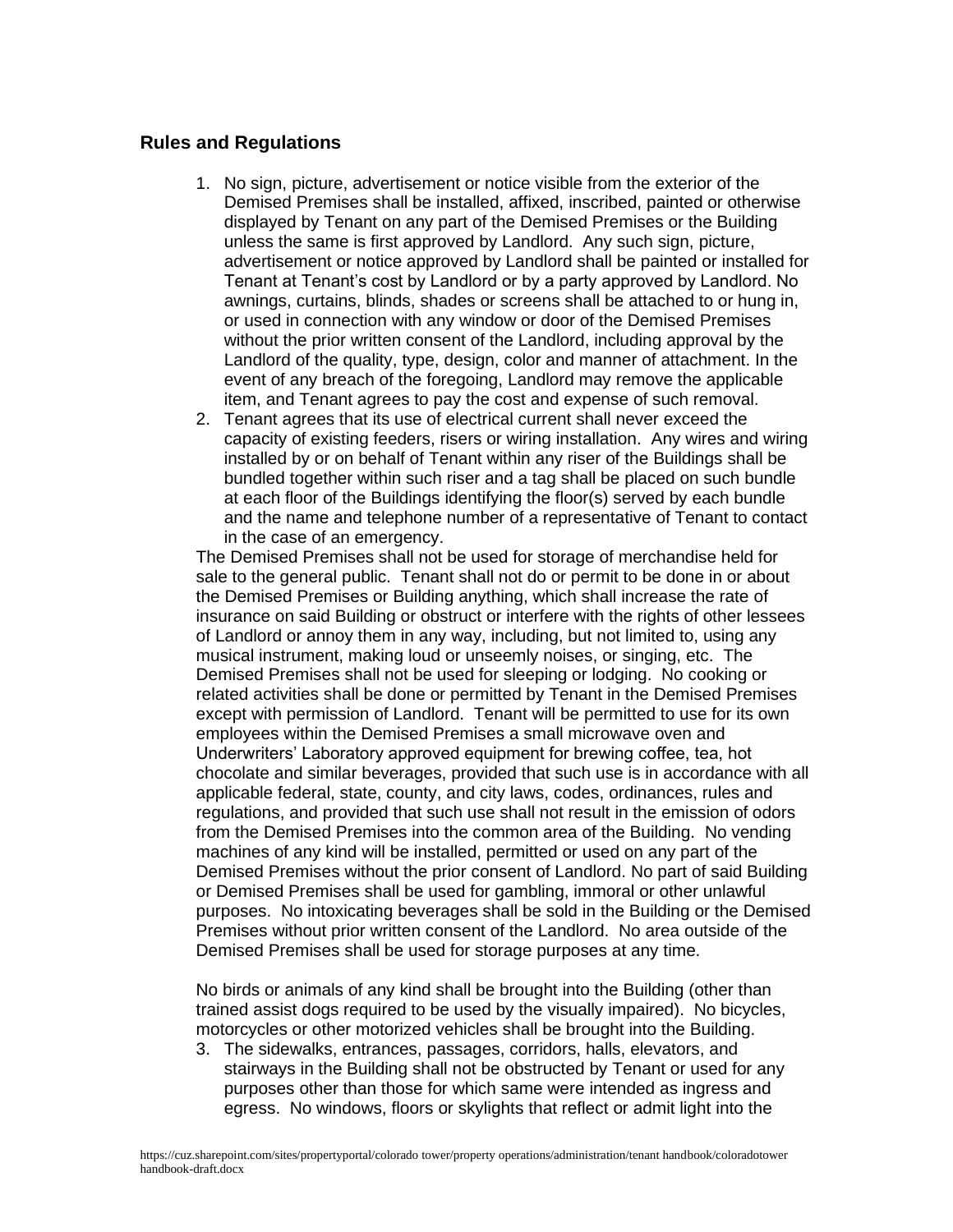Building shall be covered or obstructed by Tenant, and no articles shall be placed on the window sill of the Building. Toilets, wash basins and sinks shall not be used for any purpose other than those for which they were constructed, and no sweepings, rubbish or other obstructing or improper substances shall be thrown therein. Any damage resulting to them, or to heating apparatus, from misuse by Tenant or its employees, shall be borne by Tenant.

4. Two keys for each entry door to the Demised Premises will be furnished Tenant without charge. Landlord may make a reasonable charge for any additional keys. No additional lock, latch or bolt of any kind shall be placed upon any door nor shall any changes be made to existing locks without written consent of Landlord and Tenant shall in each such case furnish Landlord with a key for any such lock. At the termination of the Lease, Tenant shall return to Landlord all keys furnished to Tenant by Landlord, or otherwise procured by Tenant, and in the event of loss of any keys so furnished, Tenant shall pay to Landlord the cost thereof. Landlord shall also provide Tenant with four (4) access cards per 1,000 square feet of Rentable Floor Area in the Demised Premises to allow Tenant and its employees access to the lobby of the Buildings and Demised Premises.

Landlord shall have the right to prescribe the weight, position and manner of installation of heavy articles such as safes, machines and other equipment brought into the Building. Tenant shall not allow the building structure within the Demised Premises, nor shall Tenant cause the elevators of the Building, to be loaded beyond rated capacities. No safes, furniture, boxes, large parcels or other kind of freight shall be taken to or from the Demised Premises or allowed in any elevator, hall or corridor except at times allowed by Landlord. Tenant shall make prior arrangements with Landlord for use of freight elevator for the purpose of transporting such articles and such articles may be taken in or out of said Building only between or during such hours as may be arranged with and designated by Landlord. The persons employed to move the same must be approved by Landlord. Landlord reserves the right to inspect and, where deemed appropriate by Landlord, to open all freight coming into the Building and to exclude from entering the Building all freight which is in violation of any of these Rules and Regulations and all freight as to which inspection is not permitted. No hand trucks, mail carts, floats or dollies shall be used in passenger elevators. All hand trucks, mail carts, floats or dollies used by Tenant or its service providers for the delivery or receipt of any freight shall be equipped with rubber tires. Tenant shall not cause or permit any gases, liquids or odors to be produced upon or permeate from the Demised Premises, and no flammable, combustible or explosive fluid, chemical or substance shall be brought into the Building. Tenant shall prevent inadequate ventilation from and will assure proper operation of any HVAC systems and/or office equipment under Tenant's control and Tenant will not allow any unsafe levels of chemical or biological contaminants in the Demised Premises and will take all steps necessary to prevent the release of such contaminants from adhesives, machinery, and cleaning agents. Tenant shall cooperate in all respects with Landlord regarding the management of the indoor air quality in the Building and in connection with the development and implementation of an indoor air quality management plan for the Building. Smoking shall not be permitted in any areas of the Building or the Project or in any premises within the Building; provided, however, if permitted by applicable law, smoking shall be permitted in any premises of the Buildings where the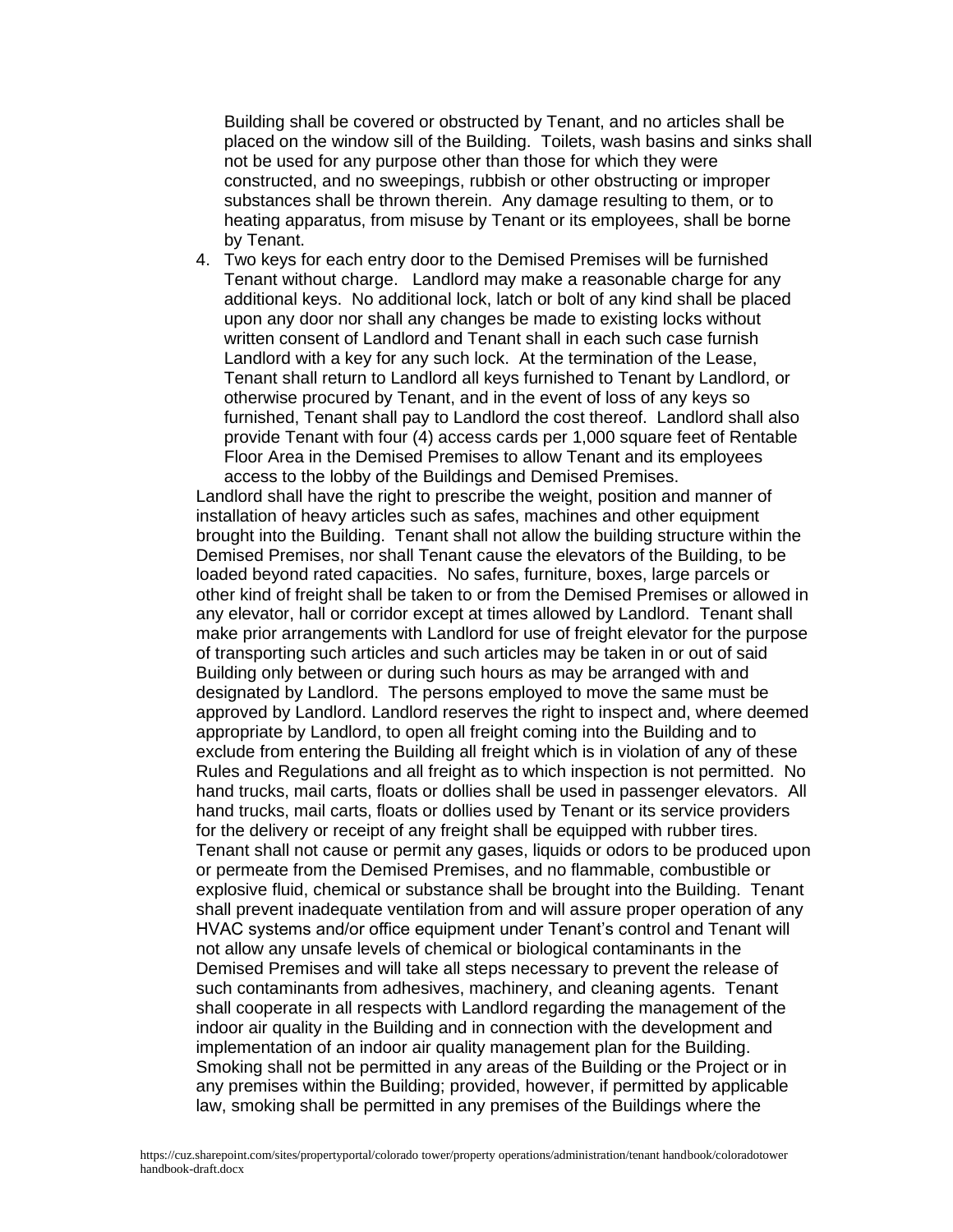tenant of such premises makes arrangements with Landlord for the installation at such tenant's cost of filtration or other equipment which in Landlord's judgment is adequate to prevent smoke from leaving such premises and entering the common areas or other premises of the Building. Until such approved equipment is installed, smoking shall not be permitted in a tenant's premises. If Tenant shall assert that the air quality in the Demised Premises is unsatisfactory or if Tenant shall request any air quality testing within the Demised Premises, Landlord may elect to cause its consultant to test the air quality within the Demised Premises and to issue a report regarding same. If the report from such tests indicates that the air quality within the Demised Premises is comparable to the air quality of other first-class office buildings in the market area of the Buildings, or if the report from such tests indicates that the air quality does not meet such standard as a result of the activities caused or permitted by Tenant in the Demised Premises, Tenant shall reimburse Landlord for all costs of the applicable tests and report. Additionally, in the event Tenant shall cause or permit any activity which shall adversely affect the air quality in the Demised Premises, in the common area of the Buildings or in any premises within the Buildings, Tenant shall be responsible for all costs of remedying same.

Every person, including Tenant, its employees and visitors, entering and leaving the Building may be questioned by security personnel as to that person's business therein and may be required to produce a valid picture identification and to sign such person's name on a form provided by Landlord for registering such person; provided that, except for emergencies or other extraordinary circumstances, such procedures shall not be required between the hours of 7:00 a.m. and 7:00 p.m., on all days except Saturdays, Sundays, and Holidays. Landlord may also implement a card access security system to control access to the Building during such other times. Landlord shall not be liable for excluding any person from the Building during such other times, or for admission of any person to the Building at any time, or for damages or loss for theft resulting therefrom to any person, including Tenant.

5. Unless agreed to in writing by Landlord, Tenant shall not employ any person other than Landlord's contractors for the purpose of cleaning and taking care of the Demised Premises. Cleaning service will not be furnished on nights when rooms are occupied after 6:30 p.m., unless, by agreement in writing, service is extended to a later hour for specifically designated rooms. Landlord shall not be responsible for any loss, theft, mysterious disappearance of or damage to, any property, however occurring. Only persons authorized by the Landlord may furnish ice, drinking water, towels, and other similar services within the Building and only at hours and under regulations fixed by Landlord.

No connection shall be made to the electric wires, or gas or electric fixtures, without the consent in writing on each occasion of Landlord. All glass, locks and trimmings in or upon the doors and windows of the Demised Premises shall be kept whole and in good repair. Tenant shall not injure, overload or deface the Building, the woodwork or the walls of the Demised Premises, nor permit upon the Demised Premises any noisome, noxious, noisy or offensive business.

6. If Tenant requires wiring for a bell or buzzer system, such wiring shall be done by the electrician of the Landlord in its reasonable discretion. All wiring for telephone or any similar service shall be approved by Landlord in its reasonable discretion, and no boring or cutting for wiring shall be done unless approved by Landlord or its representatives, as stated. The electric current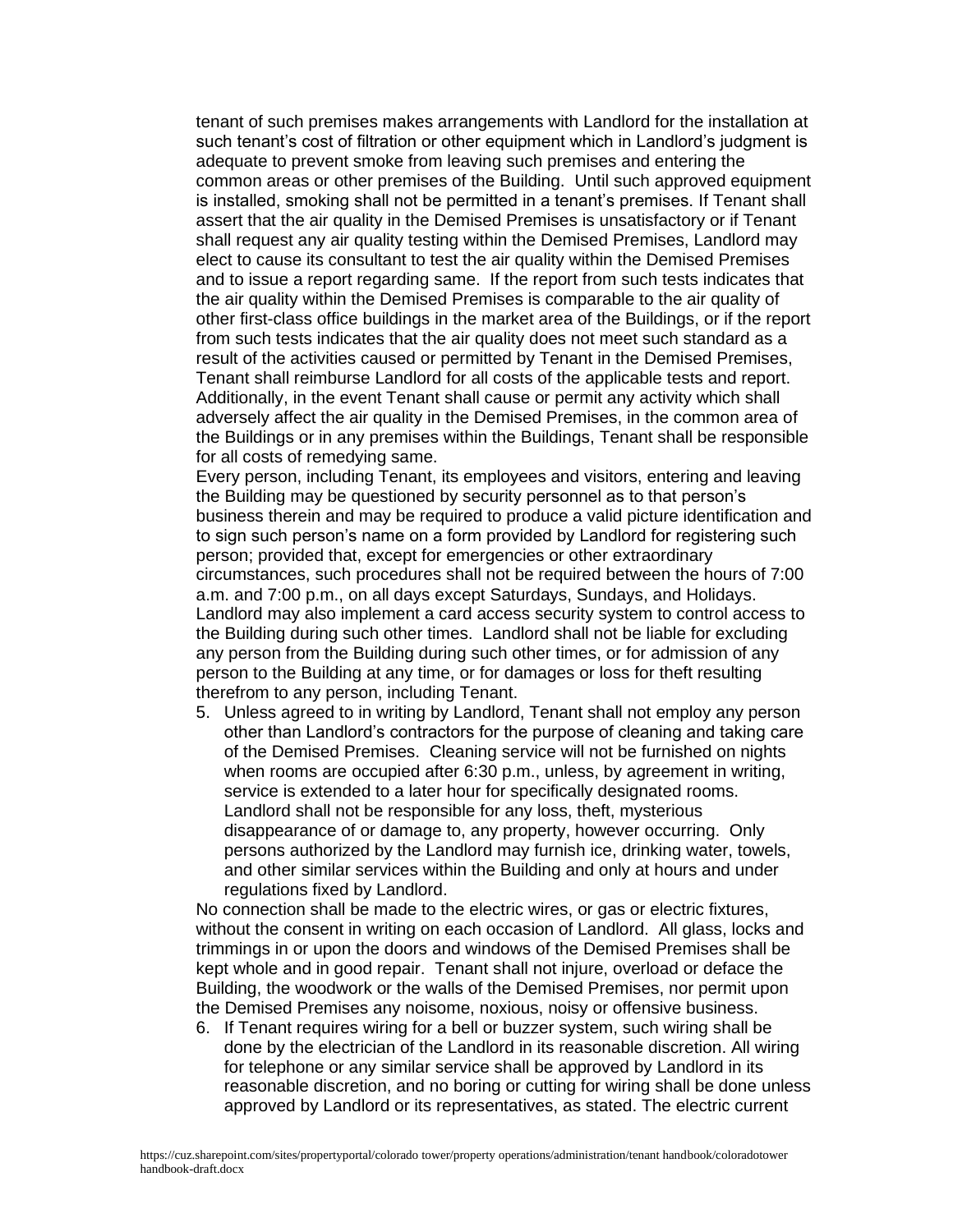shall not be used for space heaters unless written permission to do so shall first have been obtained from Landlord or its representatives in writing, and at an agreed cost to tenant.

7. Tenant and its employees and invitees shall observe and obey all parking and traffic regulations as imposed by Landlord. Landlord may charge an hourly rate (as determined by Landlord from time to time) for any visitor parking in the Parking Garage. All vehicles shall be parked only in areas designated therefor by Landlord. If vehicles are blocking driveways or passageways or parked in violation of Landlord's rules and regulations or are otherwise parked in unauthorized areas or spaces, Landlord may exercise vehicle removal remedies under Tex. Transp. Code Ann. § 684.011 et. Seq. (Vernon 2000), as the same may be amended from time to time.

Canvassing, peddling, soliciting, and distribution of handbills or any other written materials in the Building are prohibited, and Tenant shall cooperate to prevent the same.

- 8. Tenant agrees to participate in the waste recycling programs implemented by Landlord for the Building, including any programs and procedures for recycling writing paper, computer paper, shipping paper, boxes, newspapers, magazines and aluminum cans. If Landlord elects to provide collection receptacles for recyclable paper and/or recyclable aluminum cans in the Demised Premises, Tenant shall designate an appropriate place within the Demised Premises for placement thereof, and Tenant shall cause its employees to place their recyclable papers and/or cans into the applicable such receptacles on a daily basis.
- 9. Any special work or services requested by Tenant to be provided by Landlord shall be provided by Landlord only upon request received at the Project management office. Building personnel shall not perform any work or provide any services outside of their regular duties unless special instructions have been issued from Landlord or its managing agent.
- 10. Landlord shall have the right to change the name of the Building and to change the street address of the Building; provided that in the case of a change in the street address, Landlord shall give Tenant not less than 180 days' prior notice of the change, unless the change is required by governmental authority.
- 11. The directory of the Building will be provided for the display of the name and location of the tenants. Landlord must first approve any additional name that Tenant shall desire to place upon said directory, and if so approved, a reasonable charge will be made therefor.

Landlord may waive any one or more of these Rules and Regulations for the benefit of any particular lessee, but no such waiver by Landlord shall be construed as a waiver of such Rules and Regulations in favor of any other lessee, nor prevent Landlord from thereafter enforcing any such Rules and Regulations against any or all of the other lessees of the Building.

- 12. These Rules and Regulations are supplemental to, and shall not be construed to in any way modify or amend, in whole or in part, the terms, covenants, agreements and conditions of any lease of any premises in the Building.
- 13. Landlord reserves the right to make such other and reasonable Rules and Regulations as in its judgment may from time to time be needed for the safety, care, and cleanliness of the Project, and for the preservation of good order therein.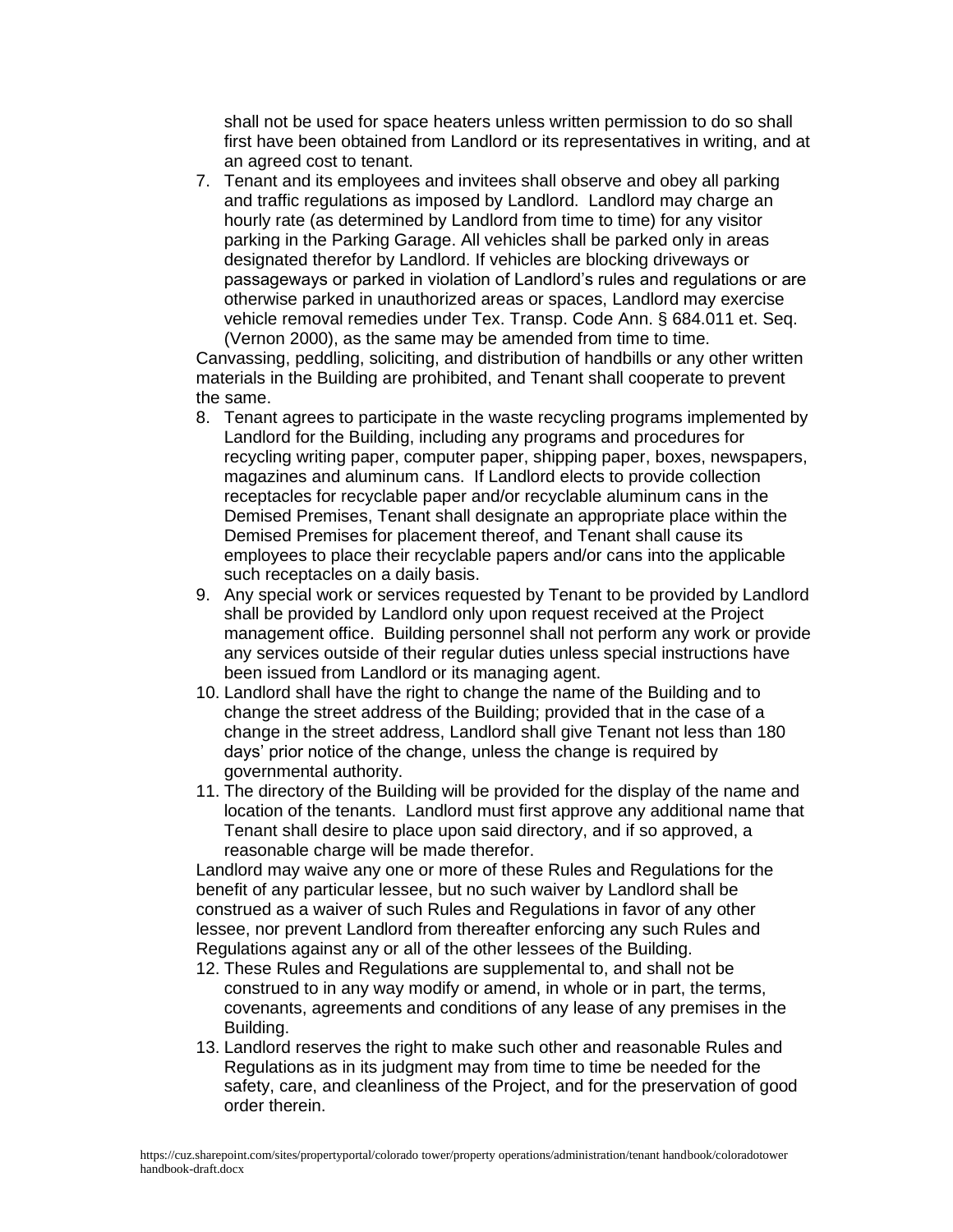In the event of a conflict as between a Rule or Regulation and a Lease provision, the Lease provision shall control.

### **Service Requests**

We are here to serve you. The situation is best remedied when you contact us immediately, no matter how insignificant the issue or circumstance may seem.

Routine service requests may include:

- Replacing building standard ceiling lights bulbs
- Adjusting the temperature
- Replenishing restroom supplies
- Reporting janitorial cleaning issues
- Opening telephone rooms for your service companies
- Troubleshooting and repairing building system problems such as leaking water, cracked windows, unusual smells or sounds.
- Providing additional keys at the customer's expense
- Repairing ceiling tiles

The following services are provided for an additional cost:

- After-hours air conditioning/heating
- Installation of door closers, coat hooks, electrical outlets, additional light fixtures, additional locksets, etc.
- Alterations or remodeling work
- Replacement of non-building standard light bulbs

Colorado Tower's staff will respond to service requests as quickly as possible.

Work order requests can be made in the following ways:

Service Request Link to Web-based System: [www.coloradotower.com](http://www.coloradotower.com/)

Call: (512) 248-4000

We prefer that all service requests be made through the web-based work order system so we may track the work order. All that is needed to access the system is an internet connection and an email address. There is no software to purchase or install and no computer upgrades required. The web site address to access the system is [www.coloradotower.com.](http://www.coloradotower.com/) Once you have returned the Tenant Questionnaire Form, we will create a user name and password for the main contact(s).